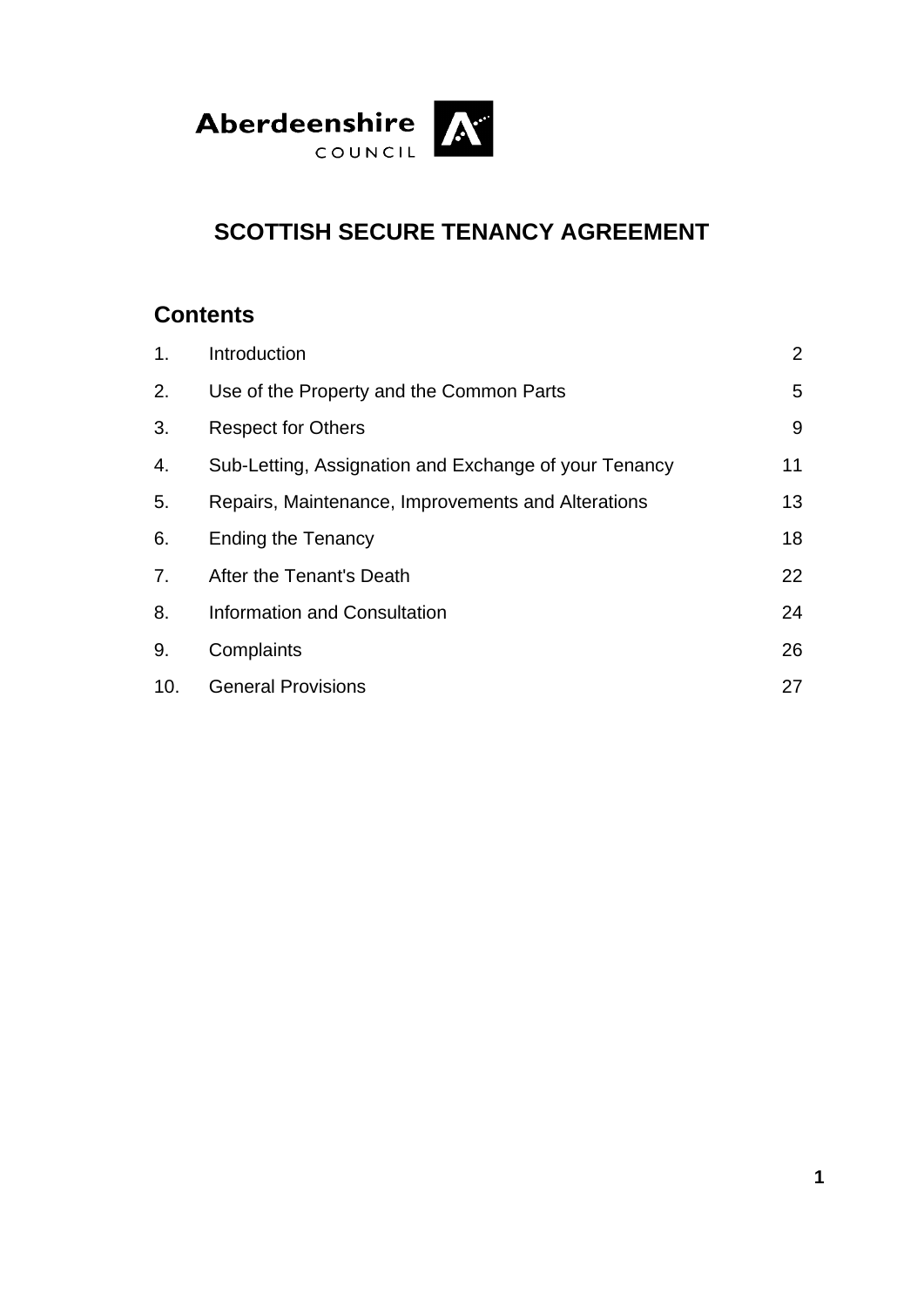

# **1 INTRODUCTION**

**1.1 This document is a Scottish Secure Tenancy Agreement between us, Aberdeenshire Council, and you:** 

 **.......…………...................................................................(tenant/joint tenant) and** 

 **.............................................................…………................................(joint tenant)** 

- **1.2 We agree to rent accommodation to you on the terms and conditions in this Agreement. The accommodation includes the fixtures and fittings contained within it, the use of the common parts,** *any garden attached to it* **and the means of access to it. It also includes any other facilities that we may specify in writing to you. It is referred to as the 'house' in this Agreement. The term 'common parts' is explained at paragraph 1.12. If you ask us, we will give you a more detailed description of the house and a plan detailing your rights relating to the common parts, and access to your house.**
- **1.3 The full address of the house is:**

 **..........................................................................................................……………….** 

- **1.4 The tenancy will start on ....................................................(the entry date). This is regardless of the date on which this Agreement is signed. This Agreement will continue from the entry date until .......................................................... and after that on a weekly basis. There are different ways of ending the tenancy and these are described in Part 6 of this Agreement.**
- **1.5 The rent is £........….. every week, payable on the first Monday of each week unless you agree in writing with the Council to pay your rent over a different period**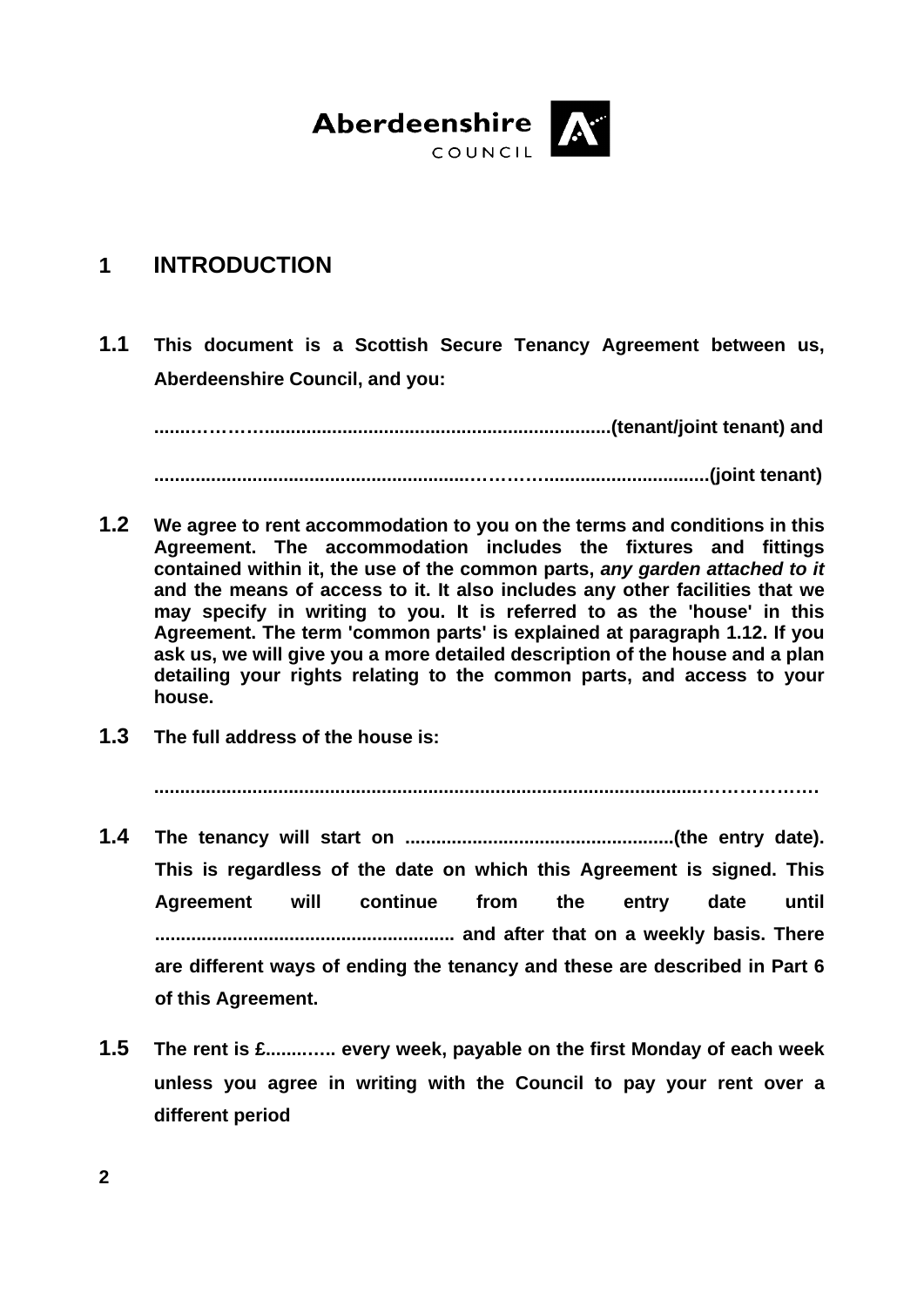- **1.6** We may provide services in connection with your tenancy. If we do, they are set out in a separate document together with the cost of each of those services. That document will also state whether the services are optional or compulsory. That document forms part of this agreement. It is a condition of this agreement that you pay for those compulsory services.
- **1.7 We will consult you about any proposed increase in rent or service charge and have regard to your opinions before we make our decision. We are entitled to change the amount of rent and/or any service charge, as long as we tell you in writing at least four weeks before the beginning of the rental period when the change is to start. We will not normally change the rent more than once every twelve months. You have a right to a statement of our rent and service charge policy. See clause 8.3 for more details.**
- **1.8** We will provide you with a rent card or statement showing the total amount of rent and/or any service charge due each period. We will update the rent card or statement to show the revised amount of rent and/or service charge due after these have been adjusted. Rent and/or service charges are payable at the local housing office or by other methods agreed by us.
- **1.9** If you break any part of this Agreement, we may:
	- take legal action against you (including eviction proceedings) AND
	- charge you for any resulting losses we have suffered including any legal expenses as assessed by the court.
- **1.10** You can telephone us or write to us if you would like to know more about anything contained in this Agreement. We will do our best to help you. You can also get independent advice and information from a number of organisations such as Law Centres, Solicitors, Housing Advice Centres, Citizens Advice Bureaux, Tenants Associations, the Commission for Racial Equality and the Equal Opportunities Commission.
- **1.11** If you want another copy of this Agreement, we will provide one on request. If you want a copy of it in another language or another form (such as Braille or audio tape), please tell us and we will provide you with one as soon as we can. However, in the event of any dispute, it is this version of the Agreement which is binding on you and us.

### **1.12 INTERPRETATION**

 **In this Agreement, the following words have the following meanings except where the context indicates otherwise.** 

- **We/us the Landlord.**
- **You the tenant and any joint tenant.**
- **Tenant includes any joint tenant.**
- **Neighbour any person living in the locality.**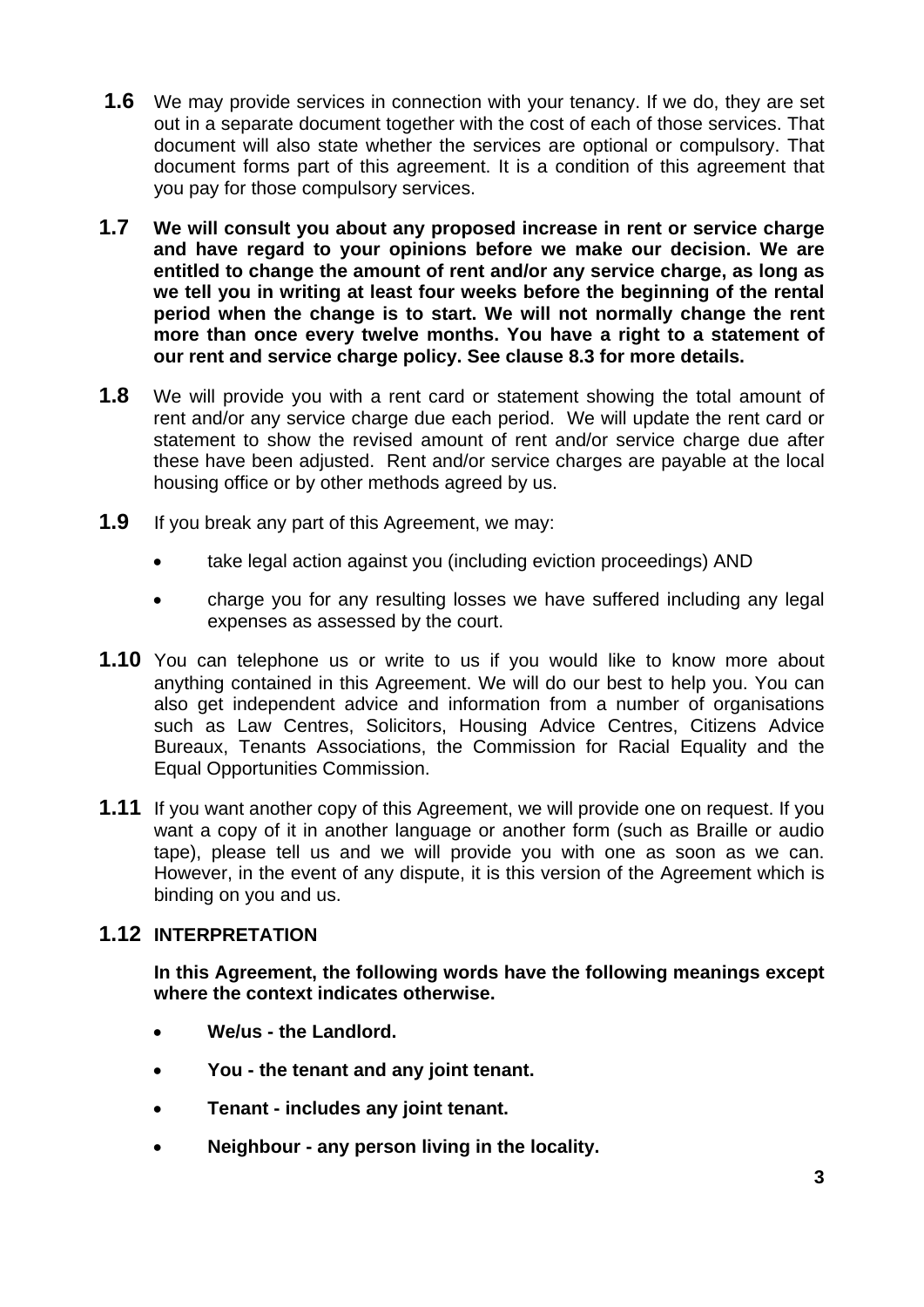- **Neighbourhood the locality of your house.**
- **Common Parts this includes any part of the structure and exterior of the building in which the accommodation is located (such as the roof, guttering, and outside walls) as well as any common facilities in that building (such as: the common close, common stairway, entrance steps, paths, entrance doors and doorways, entrance hall, passages, bin chute accesses, yard, gardens, outhouses, bin areas or similar***,* **loft space, cellar, back green and back court and other similar areas shared in common with other tenants or owner occupiers).**
- **Repair see paragraph 5.1.**
- **House see paragraph 1.2.**
- **Harassment** *see paragraph 3.3.*
- **Co-habitee a person, whether of the opposite sex or not, who is living with you in a relationship similar to that of husband and wife.**
- **Family this term includes your spouse, co-habitee, parent, grandparent, child (including a child treated by you as your child and stepchildren), grandchild, brother, sister, uncle, aunt, niece, nephew; and any of those of your spouse.**
- **Anti-social see paragraph 3.3.**
- **Overcrowding more people are permanently living in the house than we allow in our allocation policy***.*
- **Scottish Secure Tenancy a tenancy as defined by section 11 of the Housing (Scotland) Act 2001.**
- **1.12 This Tenancy Agreement, in parts, attempts to summarise current legislation. In case of conflict between those parts and current legislation, the legislation shall prevail. Where legislation has been amended since this Agreement was entered into, this Agreement shall be read consistently with the amended legislation.**
- **1.13 You are responsible for ensuring that no-one living with you does anything that would be a breach of this Agreement if they were the tenant. If they do, we will treat you as being responsible for any such action.**

### **1.14 CHANGING THIS TENANCY AGREEMENT**

 **No part of this Agreement may be changed except in the following circumstances:** 

- **we and you agree in writing to change it; OR**
- **we increase the rent or service charge in the way described in**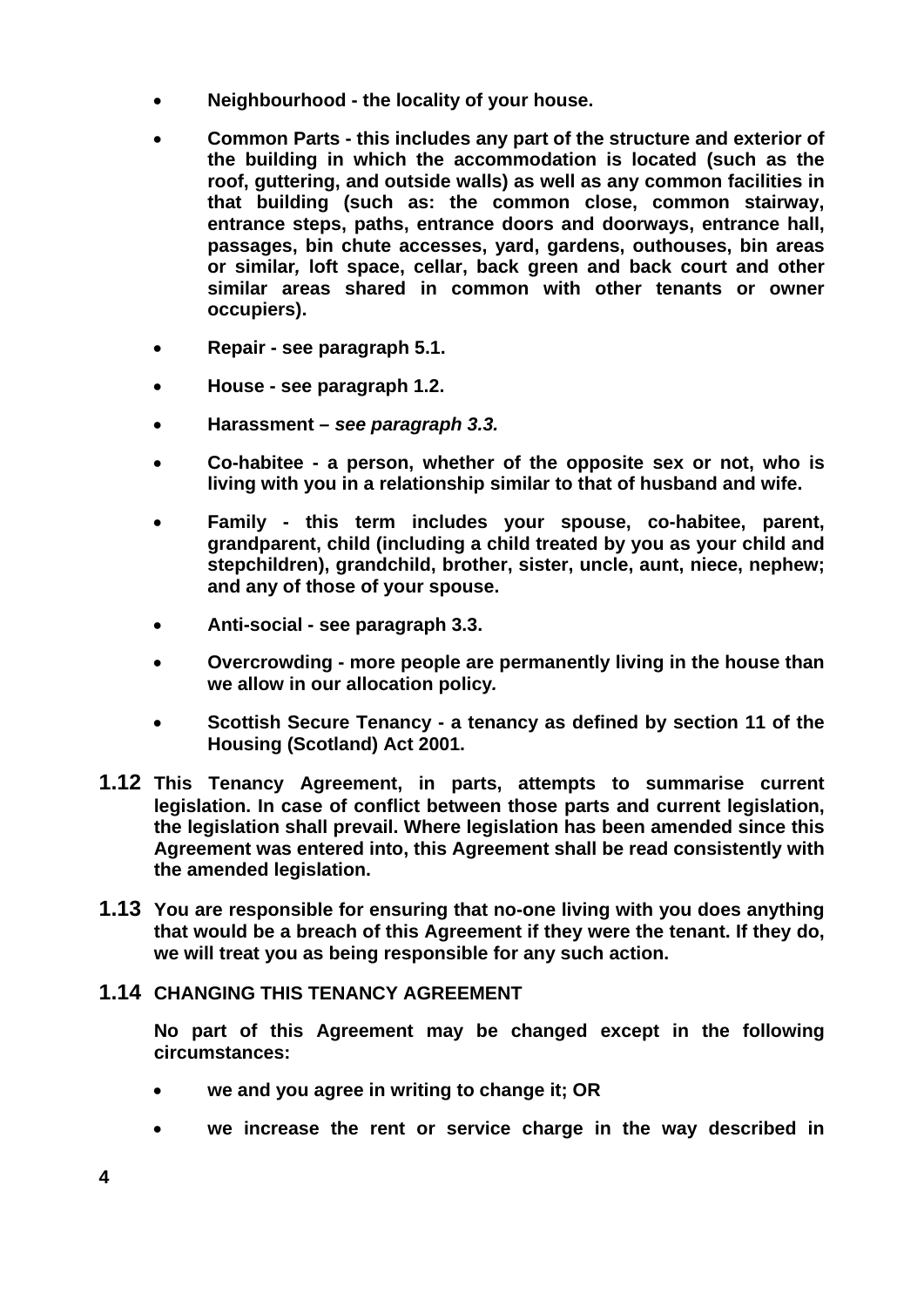**paragraph 1.7 above; OR**

• **we or you apply to the sheriff under Section 26 of the Housing (Scotland) Act 2001 for an order to change the tenancy agreement and the sheriff grants such an order.**

### **1.15 JOINT AND SEVERAL LIABILITY**

 **If two or more people have signed this Agreement, they are joint and severally liable for the terms and conditions of this Agreement. This means that each one of them is fully responsible for making sure that all the conditions in this Agreement are kept to, including payment of rent. You can apply for a joint tenant to be added to the tenancy: see paragraph 4.1 below.** 

## **2 USE OF THE PROPERTY AND THE COMMON PARTS**

- **2.1** You (or at least one joint tenant) must take entry to the house, occupy and furnish it **and use it solely as your only and/or principal home**. You are entitled to have members of your family occupying the house with you, as long as this does not lead to overcrowding. **You must tell us who is living in the house. You should tell us as soon as there is a change in those who are living in your house.**
- **2.2** You, those living with you, and your visitors must take reasonable care to prevent damage to:
	- the house:
	- decoration;
	- our furniture;
	- the fixtures and fittings;
	- the common parts;
	- your neighbours' property.

For example:

- before any of you leave the house, you must check reasonably thoroughly that there is no risk of damage from fire, water or gas supplies in your house*;*
- you must tell us in advance if you intend to *be* away, for more than four weeks and your house will be unoccupied during that time;
- if your house is going to be unoccupied for any length of time eg. hospitalisation, and there is a risk of water pipes freezing when you are away, you must tell us before you leave and take reasonable precautions to ensure against this happening*.*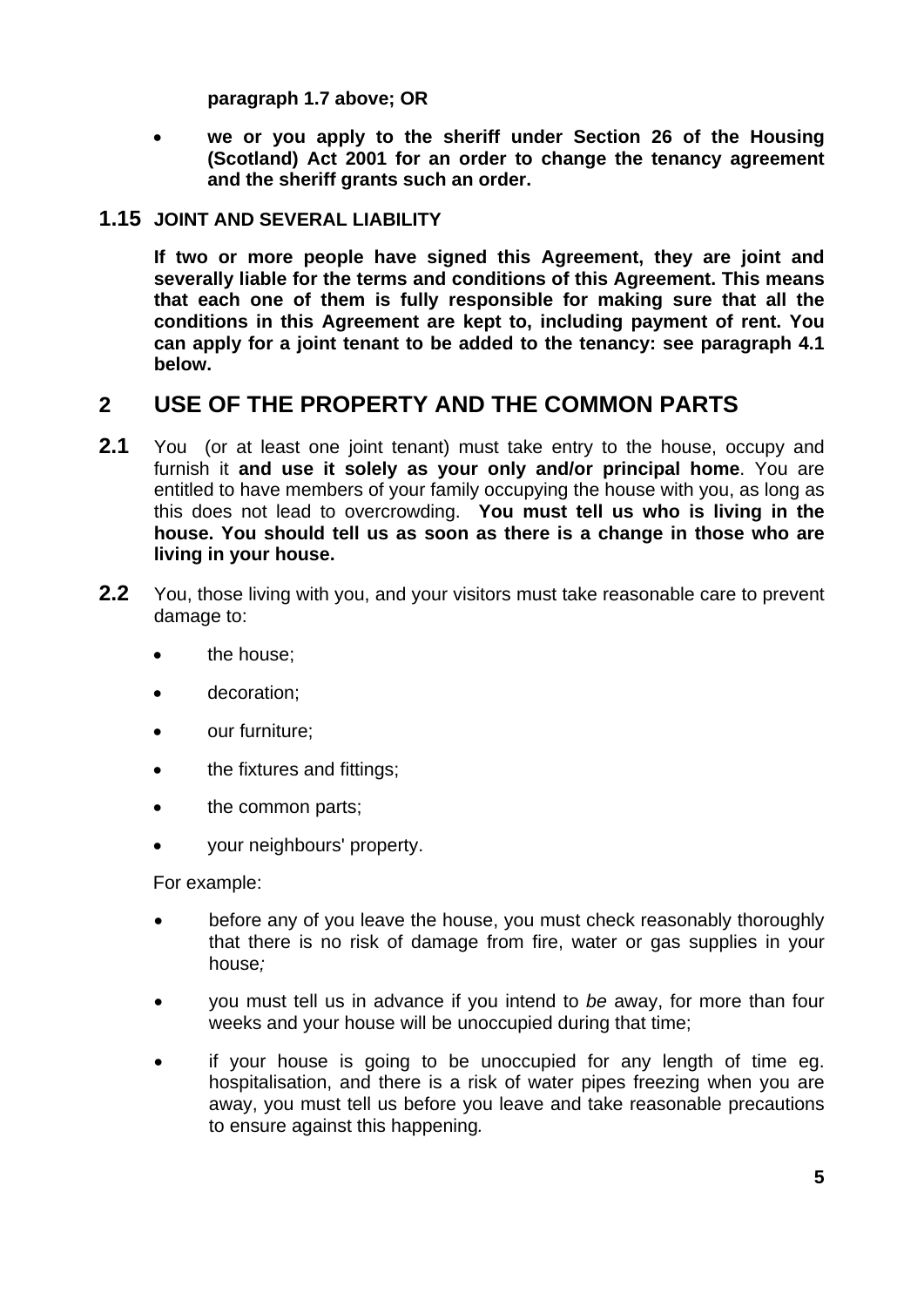- **2.3** You and anyone living with you must not run any kind of business from the property or fix or exhibit any sign at the house*.* However, if you ask us, we may give permission. See Part 10.3 of this Agreement for more information about doing this. If we give permission, we may also increase your rent.
- **2.4 You must not allow your house to become overcrowded**. If the overcrowding is as a result of an increase in the size of your family living with you, you should apply to us for a house transfer. We will try to get you a larger house. In this circumstance only, we will not treat you as being in breach of this condition. However, if we offer you suitable alternative accommodation you must agree to take it unless there are good reasons for not taking it.

### **2.5 KEEPING OF PETS.**

You have the right, on the conditions noted below, to keep one domestic pet. However tenants of sheltered housing properties and tenants of flats must obtain written consent from us to keep any pet. Domestic pet means dog, cat, bird, fish, rodent (such as a hamster, gerbil or mouse), small non-poisonous reptile (such as a terrapin or tortoise) or non-poisonous insect or amphibian (such as a newt). This does not include any other animal or fowl. If you wish to keep more than one domestic pet or any other animal or another type of animal or fowl, you must get our written permission: see paragraph 10.3 for how to do this. The conditions are*:* 

- Keeping your pet is not prohibited by the Dangerous Dogs Act 1991, or by any other law
- You are responsible for the behaviour of any pets owned by you or anyone living with you
- You must take all reasonable steps to supervise and keep such pets under control
- You must take all reasonable steps to prevent such pets causing nuisance, annoyance or danger to your neighbours. This includes fouling or noise or smell from your domestic pet
- You must take reasonable care to see that such pets do not foul or cause damage to the house, your neighbour's property, anything belonging to us or anything we are responsible for, such as the common parts
- **2.6 You must not use or allow the house to be used for illegal or immoral purposes. This includes, but is not limited to, the following: dealing in controlled drugs; running a brothel; dealing in stolen goods; illegal betting and illegal gambling.**
- **2.7 As appropriate to deal with particular weather conditions, while you are in occupation of the house, you must make reasonable efforts to heat the house, taking into account your income. You must make reasonable efforts**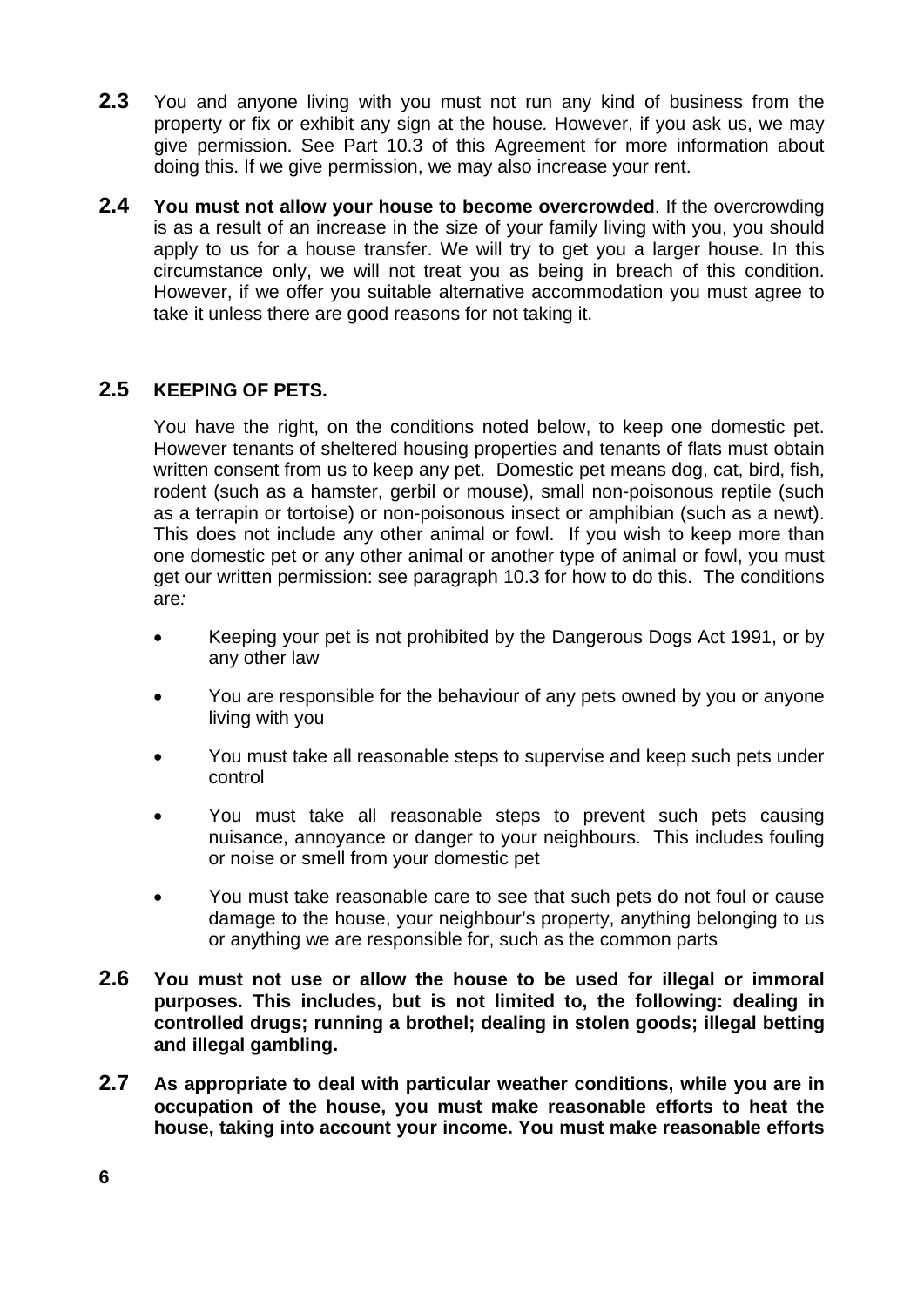**to ventilate the house using any suitable means provided in the house for doing so, you will be responsible for the cost of repairing or reinstating any damage resulting in your failure to do this***.*

- **2.8** You must take your turn, with all other tenants and owner-occupiers sharing the common parts, in keeping them clean and tidy. If you share a common stair, you must also take your turn in regularly cleaning, washing and keeping tidy the common stair, its windows, banisters and any bin storage areas. If you and the others cannot agree on the arrangements for doing this or you fail to do the work, we are entitled to decide exactly what you should do and when. Before making our decision, we will consult with you and the others. Our decision will be binding on you. If you do not do the work contained in this paragraph, we may do it ourselves and charge you for it. This is in addition to any other legal remedies open to us.
- **2.9** You must comply with any local arrangements for the use and sharing of the common parts including drying greens and drying areas. You must comply with any local rotas for the use and sharing of the common parts. In cases of dispute between the users of the common parts, we are entitled to decide the arrangements and rotas for the use of, and the sharing of, the common parts. Before making our decision, we will consult with you. Our decision will be binding on you.
- **2.10** If you have exclusive use of a garden attached to the house, you must take reasonable care to keep it from becoming overgrown, untidy or causing a nuisance (unless we have agreed to take care of it). If you fail to do this, we are entitled to decide exactly what work requires to be done so as to comply with this duty. Before making our decision, we will consult with you. Our decision will be binding on you. If you do not do the work contained in this paragraph we may do it ourselves and charge you for it. This is in addition to any other legal remedies we may have. You must not remove, chop down or destroy any bushes, hedges or trees without our written permission unless you planted them.
- **2.11** If you share a garden with others, you must take your turn with them to keep it from becoming overgrown, untidy or causing a nuisance (unless we have agreed to take care of it). If you and the others cannot agree on the arrangements for doing this or you fail to do the work, we are entitled to decide exactly what you should do and when. Before making our decision, we will consult with you and the others. Our decision will be binding on you. If you do not do the work contained in this paragraph, we may do it ourselves and charge you for it. This is in addition to any other legal remedies we may have. You must not remove, destroy or chop down any bushes, hedges or trees without our written permission unless you planted them.
- **2.12** No property belonging to you or anyone residing with you, including bicycles, motorcycles or prams, should be stored in any of the common parts except in areas set aside for storage. You must not do anything which causes inconvenience or danger to anyone using the common parts.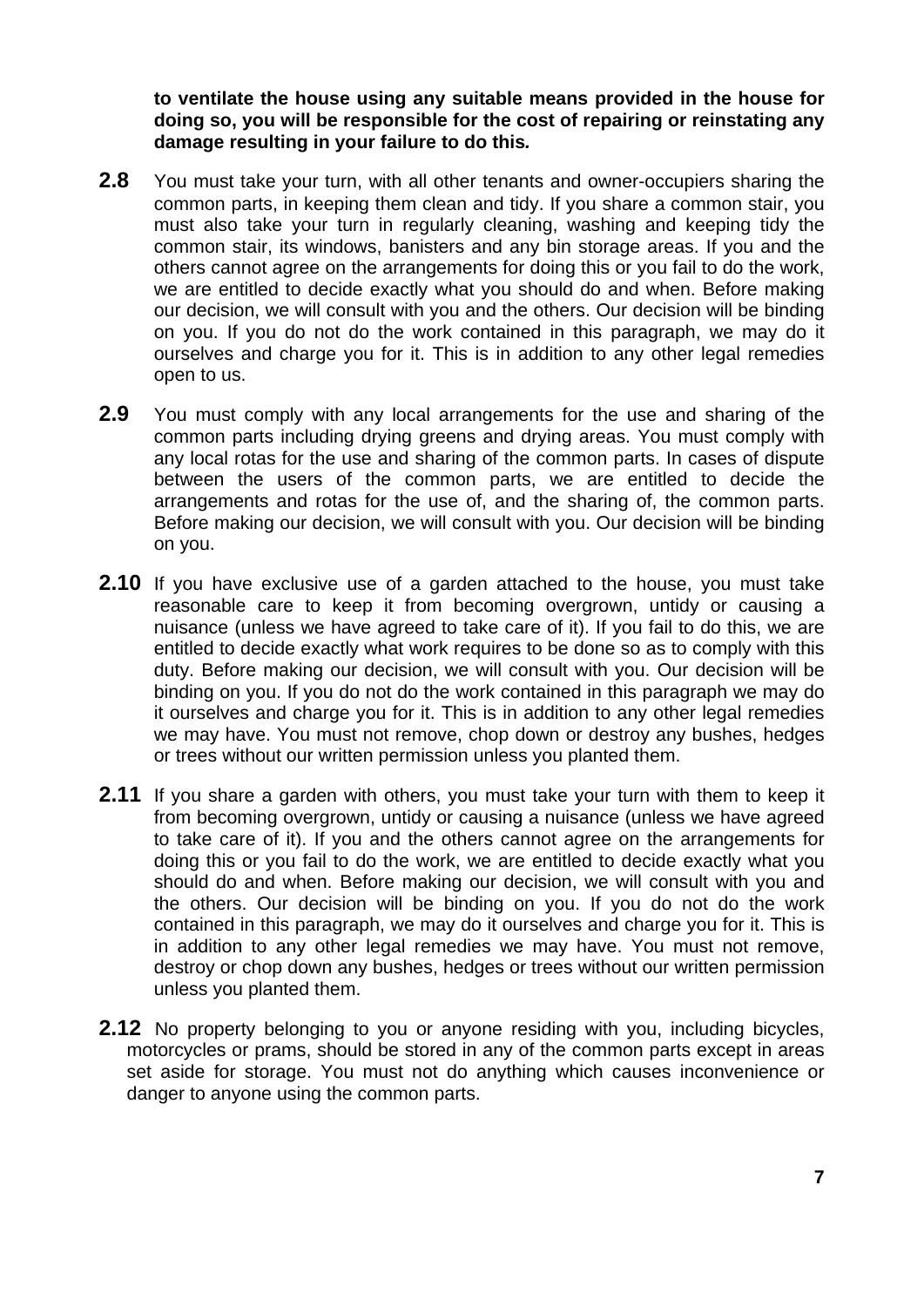- **2.13** You must put all your household rubbish for collection in the bin store or other proper place allocated for it. You must take reasonable care to see that your rubbish is properly bagged. If rubbish is normally collected from the street, it should not be put out earlier than the evening before the day of collection. Rubbish containers should be returned to their normal storage places as soon as possible after the rubbish has been collected. You must comply with the local arrangements for the disposal of large items (such as large electrical items).
- **2.14** You must not use heaters fuelled by any kind of liquid petroleum gas (for example Calor Gas) if your house is in a building more than two storeys high. You must obtain written consent from us to store liquid petroleum gas, paraffin or other combustible fuel inside or outside your house. You must also take all reasonable precautions to prevent risks (such as fire and explosion) arising from the use or storage of paraffin or other inflammable or dangerous substances in your house.
- **2.15** No vehicle, caravan or trailer belonging to you or anyone living with you or anyone visiting you may be parked on our land unless:
	- that land is set aside for parking; OR
	- we have given you written permission; OR
	- it is a public road;

AND**,** in every case,

- it does not cause a nuisance or annoyance to your neighbours.
- **2.16** Nothing belonging to you, or anyone living with you, or your visitors, may be left or stored on our land unless:
	- the land is set aside for that purpose; OR
	- we have given you written permission;

AND, in every case,

- it does not cause a nuisance or annoyance to your neighbours.
- **2.17** If you want to change any part of this agreement which restricts your use or enjoyment of the house, you must first ask us in writing. If we refuse, you have a right to make an application to the sheriff. See paragraph 10.3 for more details.
- **2.18** The house let to you will be subject to any existing rights of access, servitudes or wayleaves granted or to be granted by us or our predecessors to all third parties including adjoining home owners and/ or other tenants.

In particular, if you live in a terraced block (other than an end terraced house) consisting of three or more houses, and if the only pathways used by you as a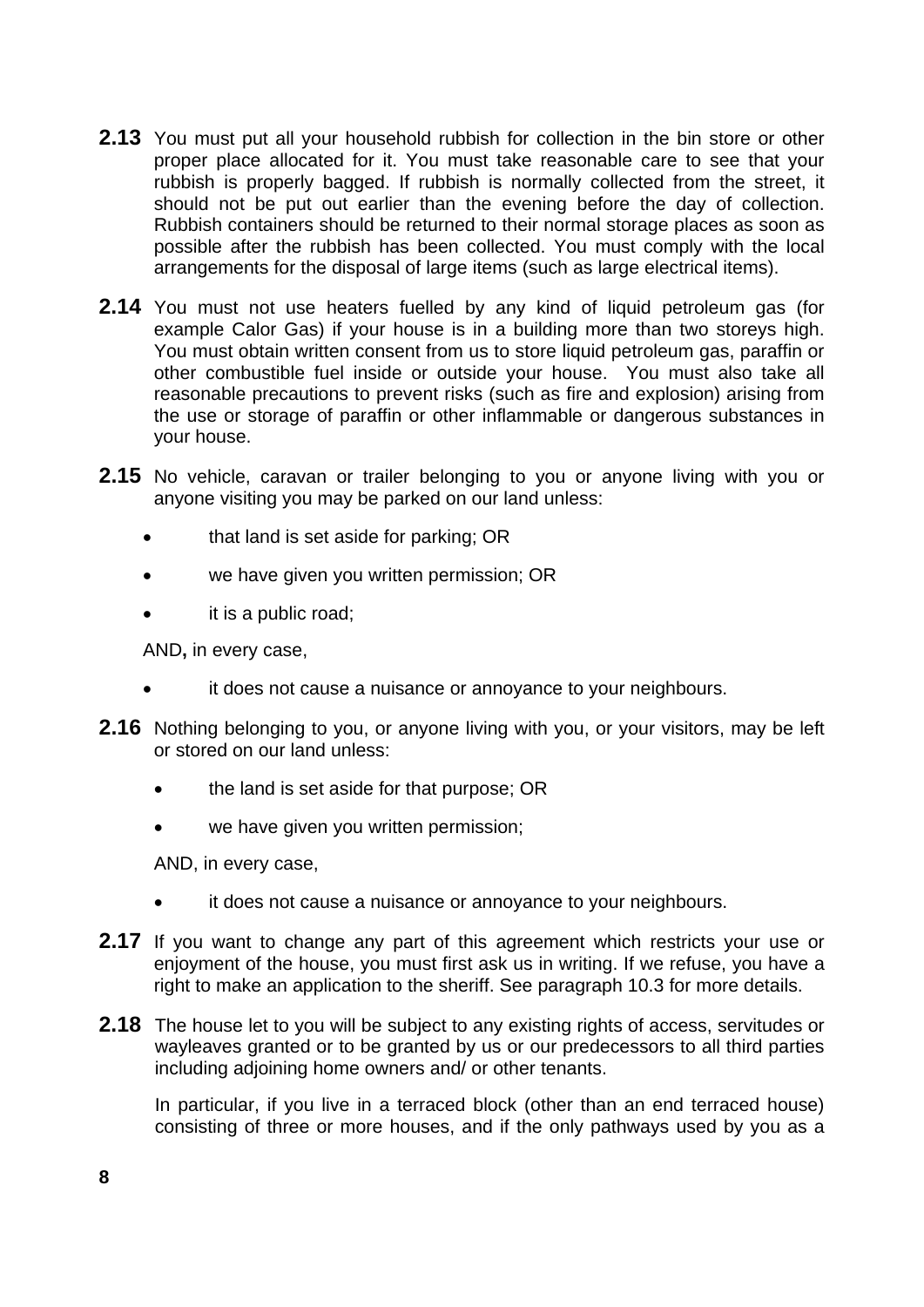link between the rear of your house and a public road cross either end terraced property, you have reasonable right of access over and across such pathways as form the most direct route to the public road for the purpose of carrying to or from the public road, fuel, garden manure, garden refuse or other articles or matter which cannot conveniently be carried through the house*.* 

## **3 RESPECT FOR OTHERS**

- **3.1** You, those living with you, and your visitors, must not harass or act in an antisocial manner to, or pursue a course of anti-social conduct against, any person in the neighbourhood. Such people include residents, visitors, our employees, agents and contractors and those in your house**.**
- **3.2** You, those living with you, and your visitors, must not do anything or permit anything to be done in your house or in the neighbourhood which could reasonably cause nuisance or annoyance to any of our employees, contractors or agents or which amounts to harassment of other people*.*
- **3.3 'Anti-social' means causing or likely to cause alarm, distress, nuisance or annoyance to any person** or causing damage to anyone's property. Harassment means any behaviour whatsoever, intended or likely to cause physical or mental distress or actual harm to that person*.* **Harassment of a person includes causing the person alarm or distress. Conduct includes speech. A course of conduct must involve conduct on at least two occasions.**
- **3.4** In particular, you, those living with you, and your visitors must not:
	- make excessive noise in whatever way, which is a nuisance or annoyance. This includes, but is not limited to, the use of televisions, hifi's, radios and musical instruments and DIY tools;
	- fail to control your pets properly or allow them to foul or cause damage to other people's property;
	- allow visitors to your house to be noisy or disruptive;
	- use your house, or allow it to be used, for illegal or immoral purposes;
	- vandalise or damage our property or any part of the common parts or neighbourhood;
	- leave rubbish in unauthorised places;
	- allow your children to cause nuisance or annoyance to other people by failing to exercise reasonable control over them;
	- harass or assault any person in the house, or neighbourhood, for whatever reason. This includes that person's race, colour or ethnic origin, nationality, gender, sexuality, disability, age, religion or other belief, or other status;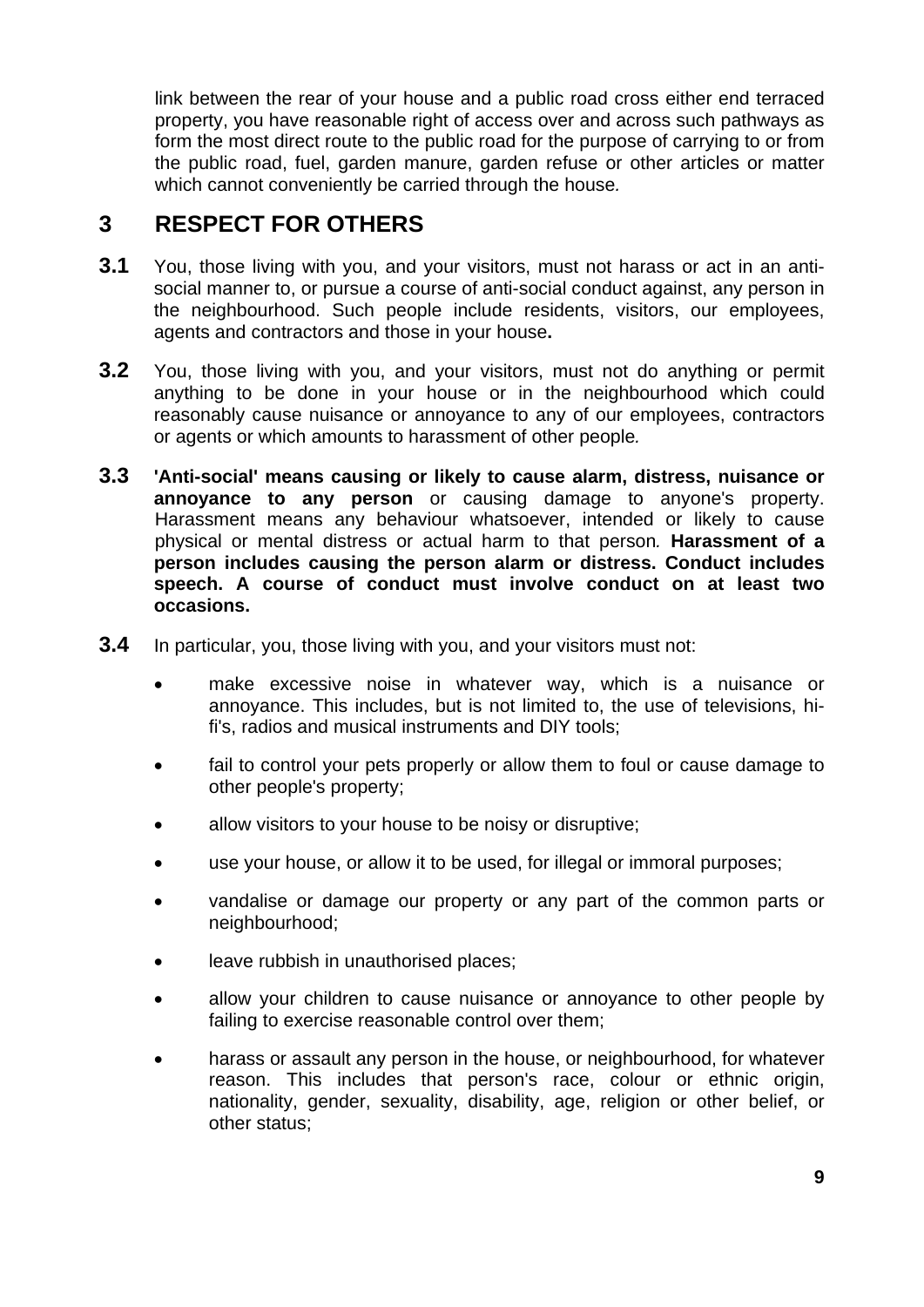- use or carry offensive weapons.
- **3.5** In addition, you, those living with you and your visitors must not do the following in an anti-social way:
	- run a business from your house;
	- park any vehicle, caravan or trailer;
	- carry out work to any type of vehicle, caravan or trailer;
	- use or sell alcohol or drugs.

 The particular prohibitions on behaviour listed in paragraphs 3.3 and 3.4 do not in any way restrict the general responsibilities contained in paragraph 3.1 above.

- **3.6** You, those living with you, and your visitors, must not bring into the house or store in the house any type of firearm or firearm ammunition unless you have a permit.
- **3.7** You will be in breach of this Agreement if you, those living with you, or your visitors do anything which is prohibited in this part of the Agreement.
- **3.8** If you have a complaint about nuisance, annoyance or harassment being caused by a neighbour (or anyone living with him/her or his/her visitors), you may report it to us. We will investigate your complaint within fourteen days. If, after investigation, there are good grounds in our opinion for your complaint, we will take reasonable steps to try to prevent the behaviour happening again. These steps may include mediation or legal action and may be taken in conjunction with other agencies eg Police, Environmental Health*.* A copy of our written policy about dealing with complaints is available from us.
- **3.9** We will act fairly to you in all matters connected with your tenancy. We will not unfairly or unlawfully discriminate against you in any way on the grounds of your race, colour, ethnic origin, nationality, gender, sexuality, disability, age, religion orother belief or other status. If you believe we have acted unfairly to you in any way, you may wish to use our complaints procedure. You may also wish to take independent advice.

# **4 SUB-LETTING, ASSIGNATION AND EXCHANGE OF YOUR TENANCY**

- **4.1 If you want to:** 
	- **take in a lodger; OR**
	- **sub-let part or all of your house; OR**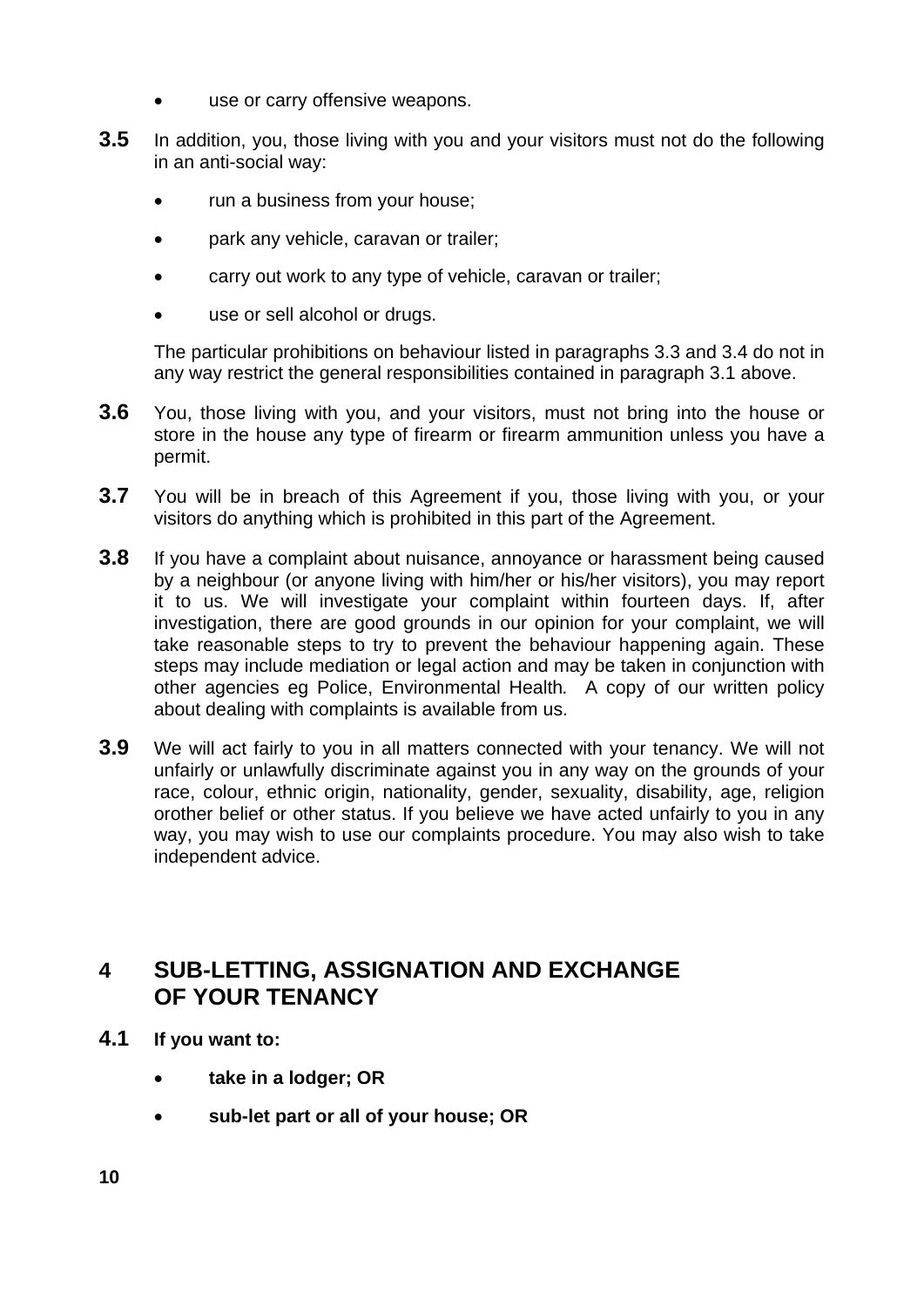- **assign the tenancy (pass on the tenancy to someone else); OR**
- **carry out a mutual exchange;**
- **change your tenancy to a joint tenancy;**

**you must first get our written permission. To do this, you must tell us in writing:** 

- **the details of the proposed change including who you want to sub-let or assign to, take as a lodger or joint tenant or exchange with (and the house involved); AND**
- **the amount of rent and any other payments (including a deposit) you propose charging (if any); AND**
- **when you want the sub-letting, lodging, assignation, exchange or change in tenancy to take place.**

 **If you want to assign your tenancy, the house must have been the only or principal home of the person to whom you want to assign the tenancy for at least 6 months before the date of your written request.** 

 **We will not unreasonably refuse permission for an assignation, sub-letting, joint tenancy or taking a lodger. Reasonable grounds for refusing permission include the following:** 

- **we have served a notice on you warning that we may seek eviction on certain grounds because of your conduct;**
- **we have obtained an order for your eviction;**
- **the rent or deposit that you propose charging is unreasonable;**
- **the proposed change would lead to the criminal offence of overcrowding;**
- **we intend to carry out work on the house which would affect the part of the house connected with the proposed change.**

 **These examples do not in any way alter our general right to refuse permission on reasonable grounds. If we give permission, you cannot increase the rent or other payments made to you by the other person** 

 **unless we give our permission. See paragraph 10.3 for more details on getting permission.** 

**4.2 We will not unreasonably refuse permission for a mutual exchange of your house. The exchange must be with another house where the tenant is also a tenant of a local authority landlord, a registered social landlord, a water authority or sewerage authority. The landlord does not need to be us. The other landlord must also agree to the exchange. Reasonable grounds for refusing permission include the following:**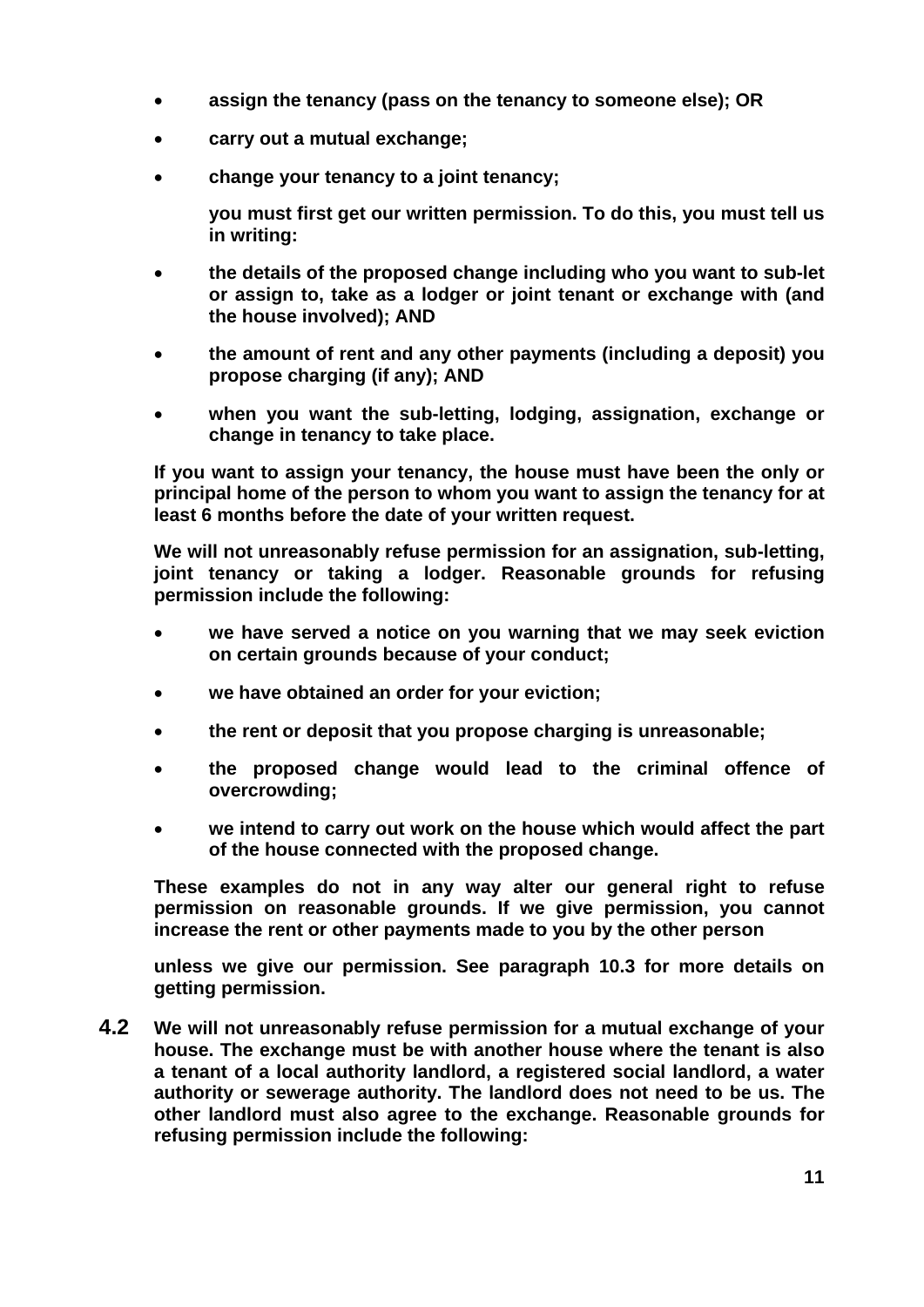- **we have served a notice on you warning that we may seek eviction on certain grounds because of your conduct;**
- **we have obtained an order for your eviction;**
- **your house was let to you because of your employment with us;**
- **your house was designed or adapted for persons with special needs and if the exchange was allowed, there would be no person living in the house who required those designs or adaptations;**
- **the other house is substantially larger than you and your family need or it is not suitable for the needs of you and your family;**
- **the proposed change would lead to the criminal offence of overcrowding.**

 **These examples do not in any way alter our general right to refuse permission on reasonable grounds. See paragraph 10.3 for more details on getting permission.** 

**4.3 If you are married, or if you live in the house with someone as husband and wife, we may need their consent. If you are a joint tenant, we will need the other tenant's written consent to the proposed change. If you want to change the joint tenancy to a single tenancy because the other joint tenant has abandoned the tenancy, a separate procedure applies. See paragraph 6.8.**

## **5 REPAIRS, MAINTENANCE, IMPROVEMENTS AND ALTERATIONS**

### **REPAIRS AND MAINTENANCE: OUR RESPONSIBILITIES AND RIGHTS**

- **5.1** In this Tenancy Agreement, the word 'repair' includes any work necessary to put the house into a state which is wind and watertight, habitable and, in all respects, reasonably fit for human habitation.
- **5.2 Before the start of the tenancy, we will inspect your house to ensure that it is wind and watertight, habitable and, in all other respects, reasonably fit for human habitation. If repair or other work needs to be done to bring the house up to that standard, we will do so before the tenancy begins. We will notify you about any such work. Any other repairs may be carried out after the tenancy begins.**
- **5.3 During the course of your tenancy, we will carry out repairs or other work necessary to put the house in a condition which is tenantable, wind and watertight and, in all other respects, reasonably fit for human habitation. We will carry out all repairs within a reasonable period of becoming aware that the repairs need to be done**. **Once begun, the repairs will be finished as soon as reasonably possible***.* All repairs will be done to the standard of a reasonably competent contractor, using good quality material.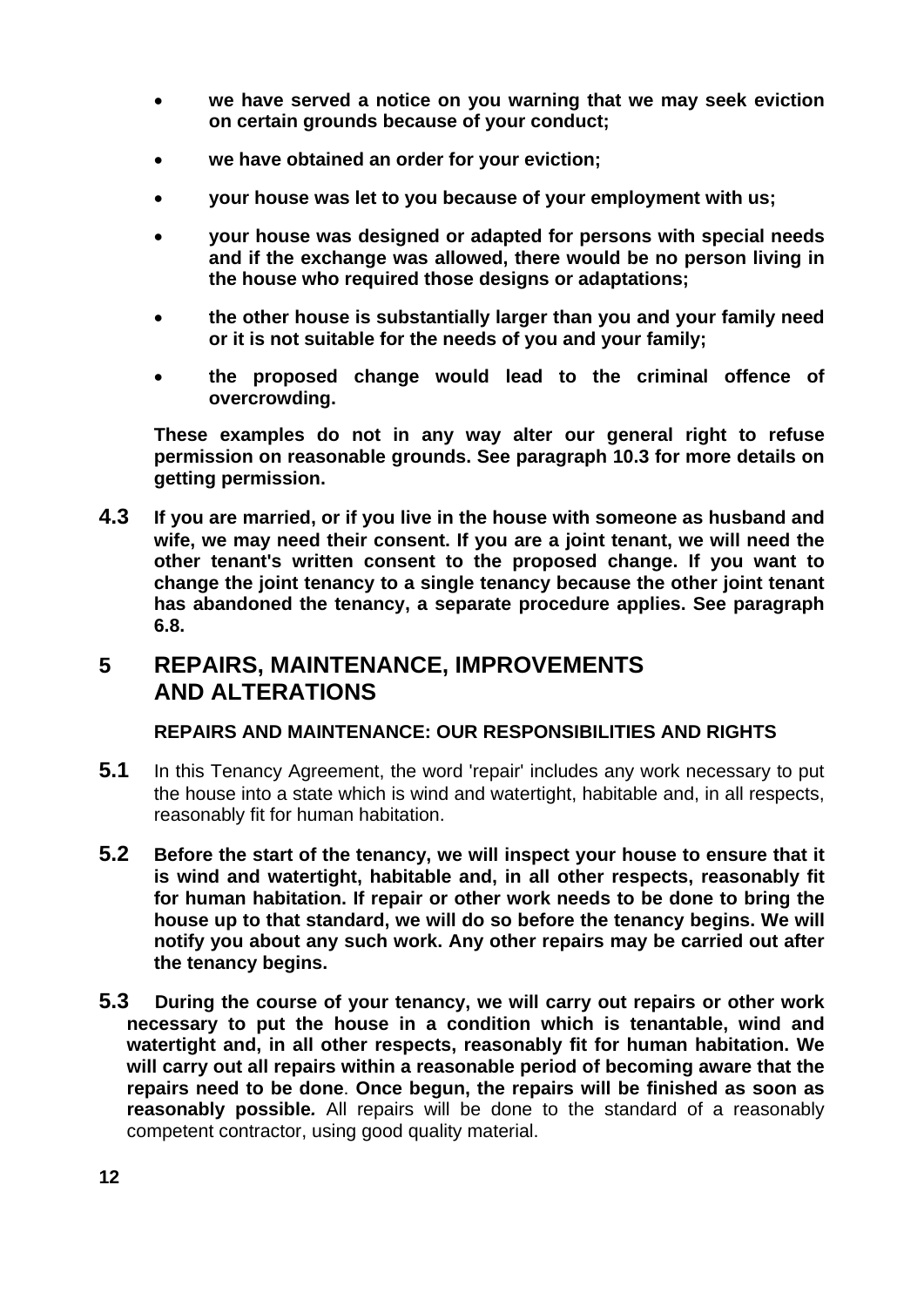- **5.4 We will carry out a reasonably diligent inspection of the common parts before the tenancy begins. We will take reasonable steps to remove any danger we find before you move into your house. We will repair any other defect we find which will significantly affect your use of the common parts, or the house, within a reasonable period.** We will repair any damage to boundary walls and fences within a reasonable period if the damage significantly affects your use of the common parts of your house or if it poses a danger to any user**.** During the course of the tenancy, we will carry out inspections, at reasonable intervals, of the common parts**.**
- **5.5 If we need the co-operation or permission of another person to carry out repairs or other work to the house or common parts, or to inspect, we will do our best to get it. We may be unable to do non-emergency repairs until we get such permission.**
- **5.6 Our general repair obligations contained in paragraphs 5.2 and 5.3 include a duty to carry out repairs relating to water penetration, rising dampness and condensation dampness as well as the obligations contained in this paragraph.** We will provide and maintain the house so that any tenant who we might reasonably expect to live in the house can heat the house to a reasonable temperature at a reasonable cost, so as to avoid condensation dampness and mould. If during the tenancy, the house suffers from condensation dampness which is partially or wholly caused by a deficiency in, or absence of, any feature of the house (including insulation, provision for heating or ventilation), we will carry out repairs (including, where appropriate, replacement, addition or provision

of insulation, ventilation or heating systems) within a reasonable time so that that feature is not a cause of the condensation dampness*.*

- **5.7 Our duty to repair includes a duty to take into account the extent to which the house falls short of the current building regulations by reason of disrepair or sanitary defects.**
- **5.8 In particular this will include:** 
	- **keep in repair the structure and exterior of the house;**
	- **keep in repair and in proper working order, any installations in the house provided by us for;**
	- **security, including external door and window locks and door entry systems,**
	- **the supply of water, gas and electricity,** excluding mains services and meters,
	- **sanitation (for example basins, sinks, baths, showers, toilets),**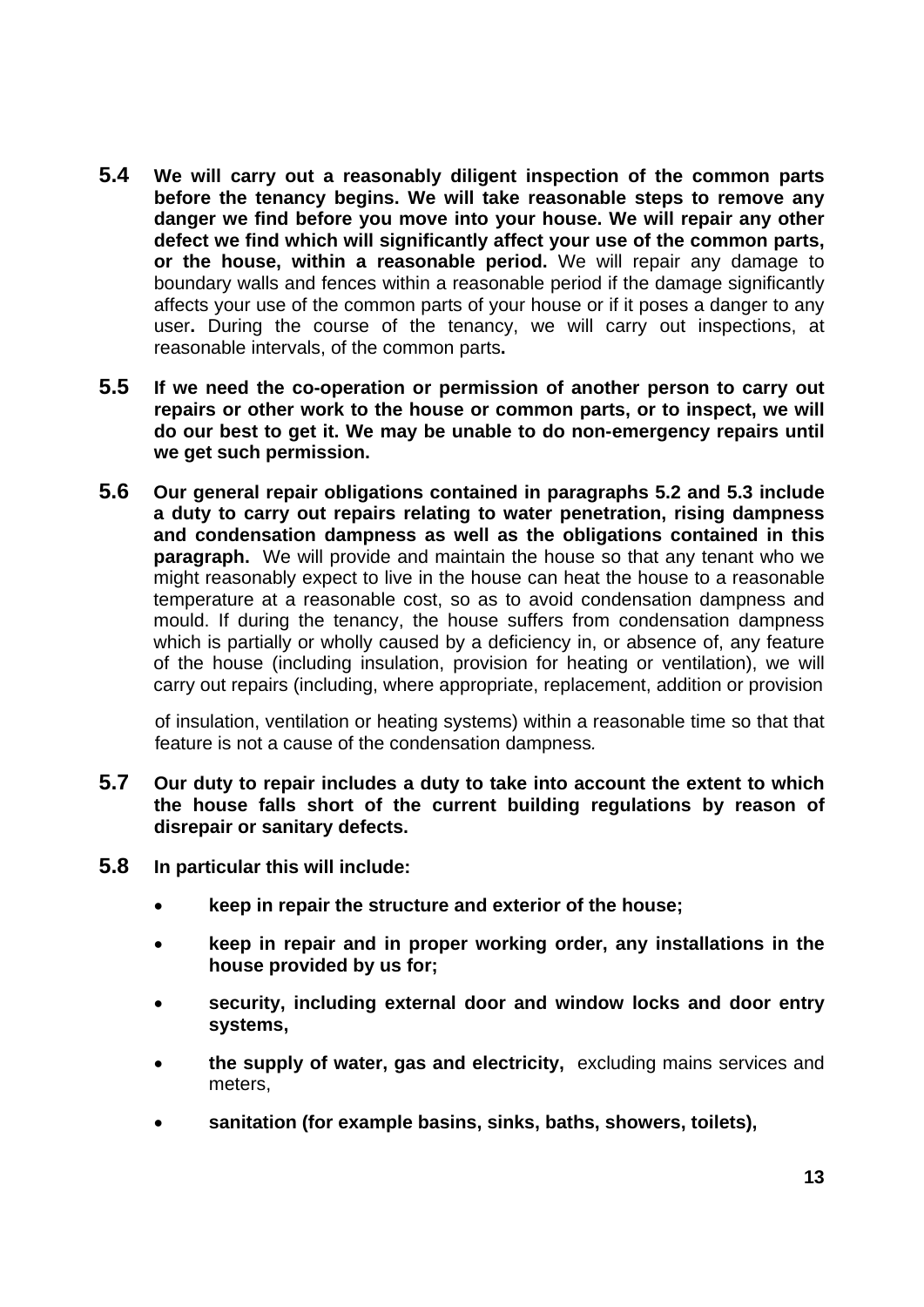- **hot water heating,**
- **kitchen facilities including fitments and worktops***,*
- **space heating (for example central heating) including fireplaces, flues and chimneys except where these have been provided by you, or where you have accepted responsibility.**
- **Installations include those which we own or lease which directly or indirectly serve the house. We will not, however, be responsible for repair of any fixtures and fittings not belonging to us which make use of gas, electricity or water. Neither will we be responsible for the repair or maintenance of anything installed by you or belonging to you which you would be entitled to remove from the house at the end of the tenancy unless we have specifically agreed.**
- We will inspect annually any gas installations in the house provided by us. We will provide you with a copy of the inspection report within 28 days of the inspection. If the inspection reveals the need for repair or replacement of any such installation, we will do so within a reasonable period. We will give you a copy of the current inspection record before the beginning of the tenancy.
- If your house is served by a communal television or communications aerial provided by us, we will take reasonable steps to repair any defect within a reasonable period. Where repairs or maintenance have to be done, we will make reasonable efforts to minimise disruption to you. We will not be responsible for any losses suffered by you resulting from the malfunctioning of such apparatus unless we were negligent*.*
- **5.9** We will take all reasonable steps, together with any other joint owners of the water supply installations, to comply with the Water Bye-Laws in force in your area. The Bye-Laws, among other things, specify that:
	- all storage cisterns must be properly installed having regard to the need for prevention of waste and contamination and insulation against frost;
	- the stopcocks and servicing valves must be placed so that they can be readily examined, maintained and operated with reasonable practicability;
	- the water pipes, both inside and outside the house, must be effectively protected against freezing and damage from other causes.

 We will inspect the installations for the storage and supply of water we are responsible for at the beginning of the tenancy and at reasonable intervals thereafter so as to comply with the Water Bye-Laws.

**5.10 Nothing contained in this Agreement makes us responsible for repairing damage caused wilfully or negligently by you, anyone living with you or an invited visitor to your house. If we decide to carry out the work, you must pay us for the cost of the repair. This paragraph does not apply to damage caused by:**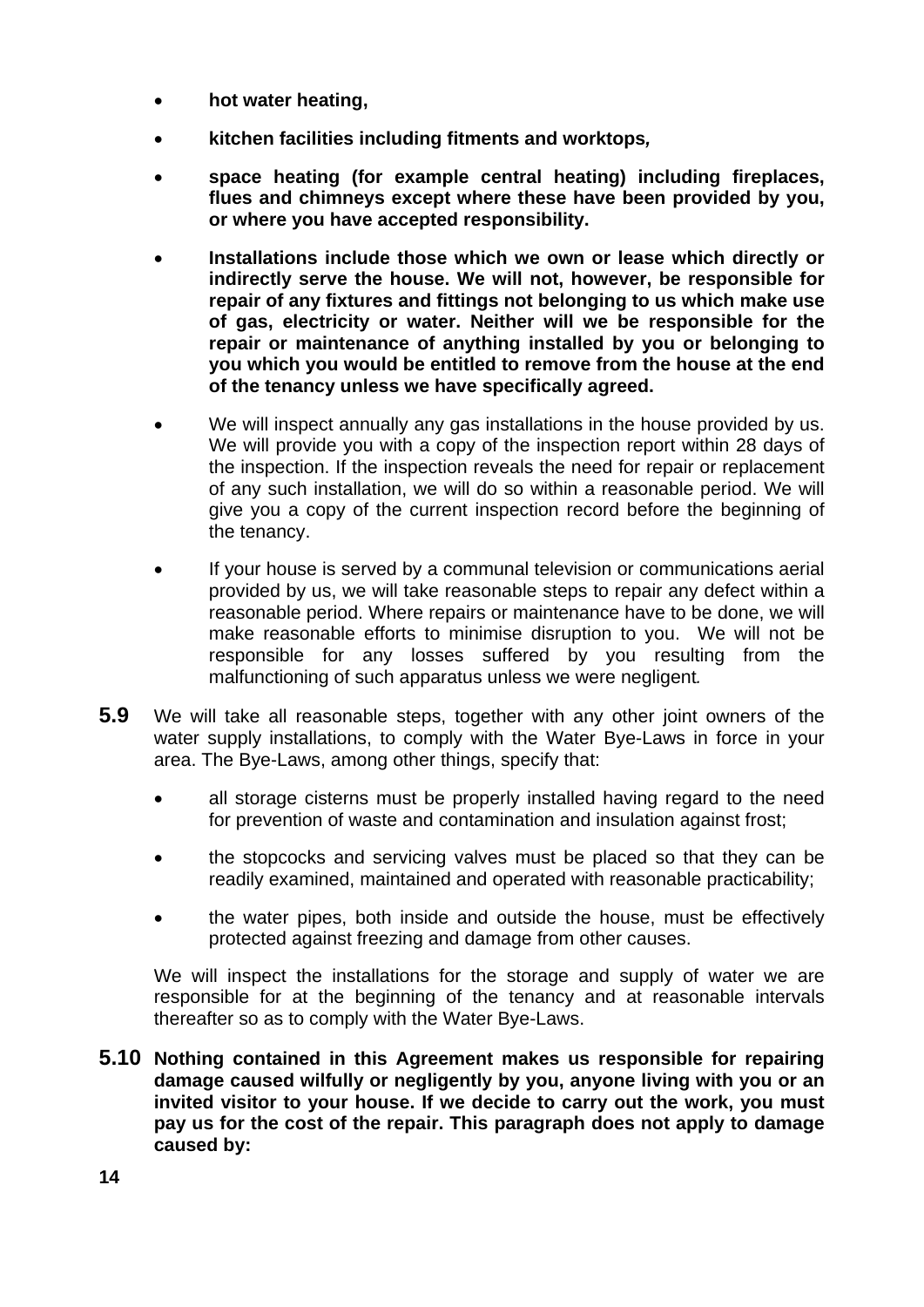- fair wear and tear**;**
- **vandals** (provided that you have reported the damage to the police and us as soon as the damage is discovered). This does not apply to glass breakages for which you are entirely responsible*.*
- Any other person other than those mentioned in this clause.
- **5.11** We will carry out necessary repairs due to fire, flood or Act of God, within a reasonable time or offer equivalent permanent rehousing as soon as such a house becomes available. Until that time, we will try to help you to get temporary accommodation if the house is uninhabitable, and we will provide storage facilities where necessary.

We will insure your house against fire and such as we see fit but accept no responsibility for contents.

- **5.12 We***,* **and other agencies***,* **have the right to come into your house to inspect it and its fixtures and fittings or carry out repairs to it, or adjoining property, during reasonable times of the day. We will give you at least 24 hours' notice in writing.** We have the right of access to your house in order to lay wires, cables and pipes for the purposes of telecommunications, water, gas and electricity, providing we give you reasonable notice in writing**.** We have the right of access to the common parts at any reasonable time*.* If you refuse us entry, we will have the right to make forcible entry provided we have given you every reasonable opportunity to let us in voluntarily. **If we have to make forcible entry, in this situation, you are liable for the costs of any damage reasonably caused.** In an emergency, we have the right to make forcible entry to your house without notice**.**
- **5.13** If we know that any house or flat adjoining your house, which we own, is likely to remain unoccupied for longer than four weeks, we will take all reasonable steps to avoid damage or danger to you or your property arising from that house or flat being unoccupied. These steps may include, but are not limited to the following:
	- to seeing that its doors and windows are properly secured;
	- to seeing that the water, gas and electricity supplies to the house or flat are turned off where possible.
- **5.14 If we cause damage to the house or your property in connection with** inspections, **repairs** or improvements or entry, **we will reinstate the damage** *or*  compensate you for your losses*.* We have a right to require you to move temporarily to suitable alternative accommodation if this is necessary for the repairs to be done*.* If you are moved temporarily, we will reimburse you for any extra expenses you have as a result**.** You will be charged rent during this period but no more than you normally pay**.**
- **5.15 Our duties to repair contained in this part of the Agreement continue until this Agreement comes to an end. If you have applied to buy your house, we may not however carry out certain works which can be viewed as**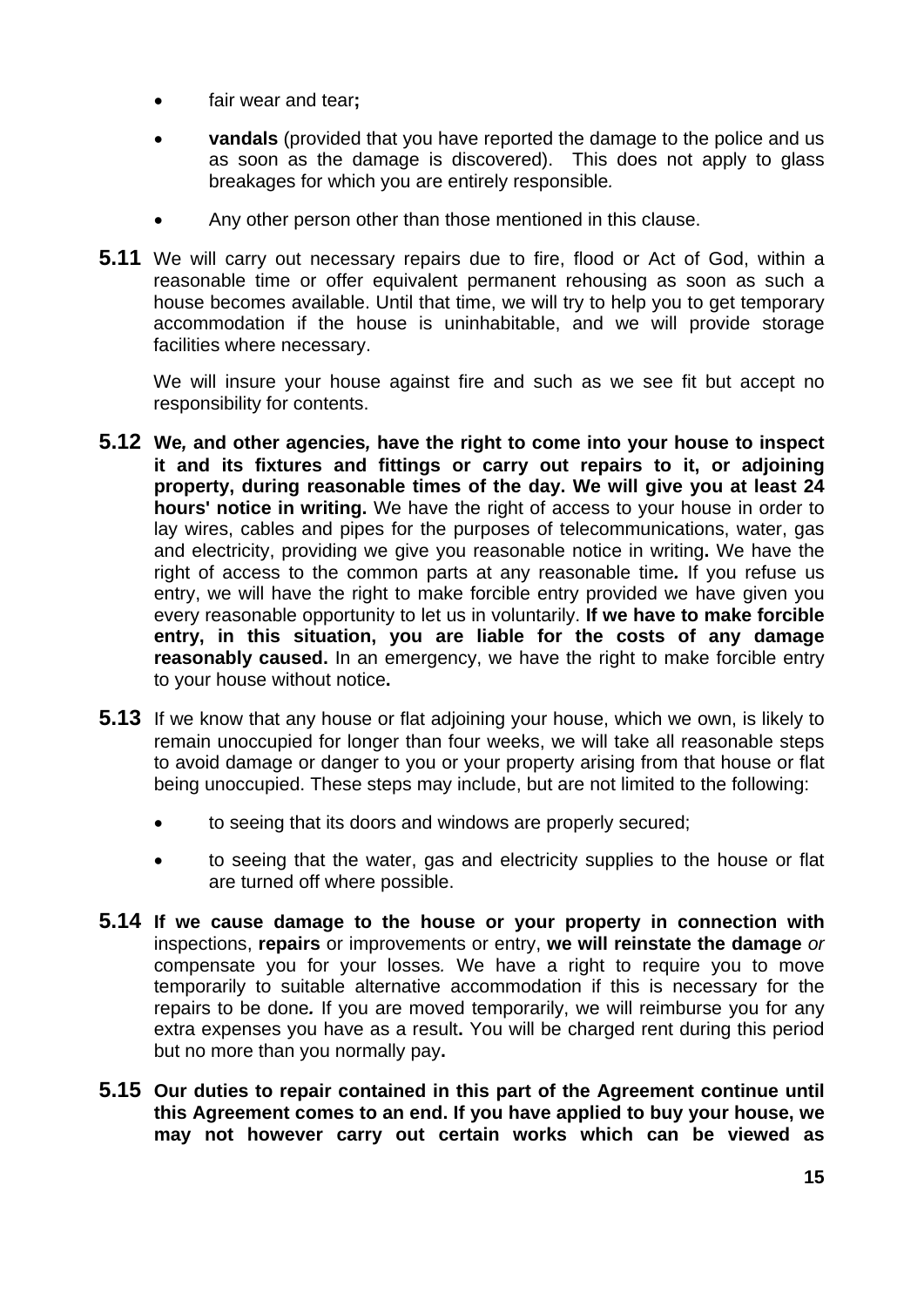#### **improvements.**

### **REPAIRS AND MAINTENANCE: YOUR RESPONSIBILITIES AND RIGHTS**

**5.16** You as the tenant are responsible for the following items;

- Keys replacement of keys (and locks where keys are lost or stolen)
- Electrical installations fuses and plug tops, all fittings and appliances provided by you, light bulbs/ tubes and batteries for smoke or other detectors provided by us.
- Gas installations all fittings and appliances provided by you.
- Solid fuel installations fireplace fittings and/ or flues provided by you and/ or where you have accepted responsibility, and sweeping of flues.
- Sanitary installations chains and plugs for bath basin and sink; choked internal pipes and traps (excluding cast iron); in which case we reserve the right to carry out such work and recharge costs to you.
- Water services burst pipes caused by your negligence, including frost damage.
- Internal fittings internal glazing; blind rollers; curtain rails; coat and hat hooks and rails; coal cellar boards; internal decoration.
- Glazing all glazing damaged or broken as a result of the fault or negligence by you, your family, visitors or others including vandalism. You are recommended to insure yourself against damage to glazing.
- Pest control eradication of all insects, pests and vermin of any kind (excluding woodworm).
- **5.17** You must report to us, as soon as reasonably possible, any damage to the house, the common parts or loss or damage to our property. You can do this in person or by telephone. You can arrange for someone else to do this on your behalf. We operate an emergency telephone service outside office hours.
- **5.18** You are responsible for taking reasonable care of the house. This responsibility includes carrying out minor repairs for which you are responsible as detailed and internal decoration. These should be done promptly, and at your own expense. If you fail to do so within a reasonable time we reserve the right to do the repair and to recharge you. It also includes keeping the house in a reasonable state of cleanliness. However, you are not responsible for carrying out repairs which are due to fair wear and tear.
- **5.19 If we have delayed or failed to carry out certain types of repair, the Executive have made regulations which have given tenants the right to have certain repairs carried out (Scottish Statutory Instrument 2002 No.**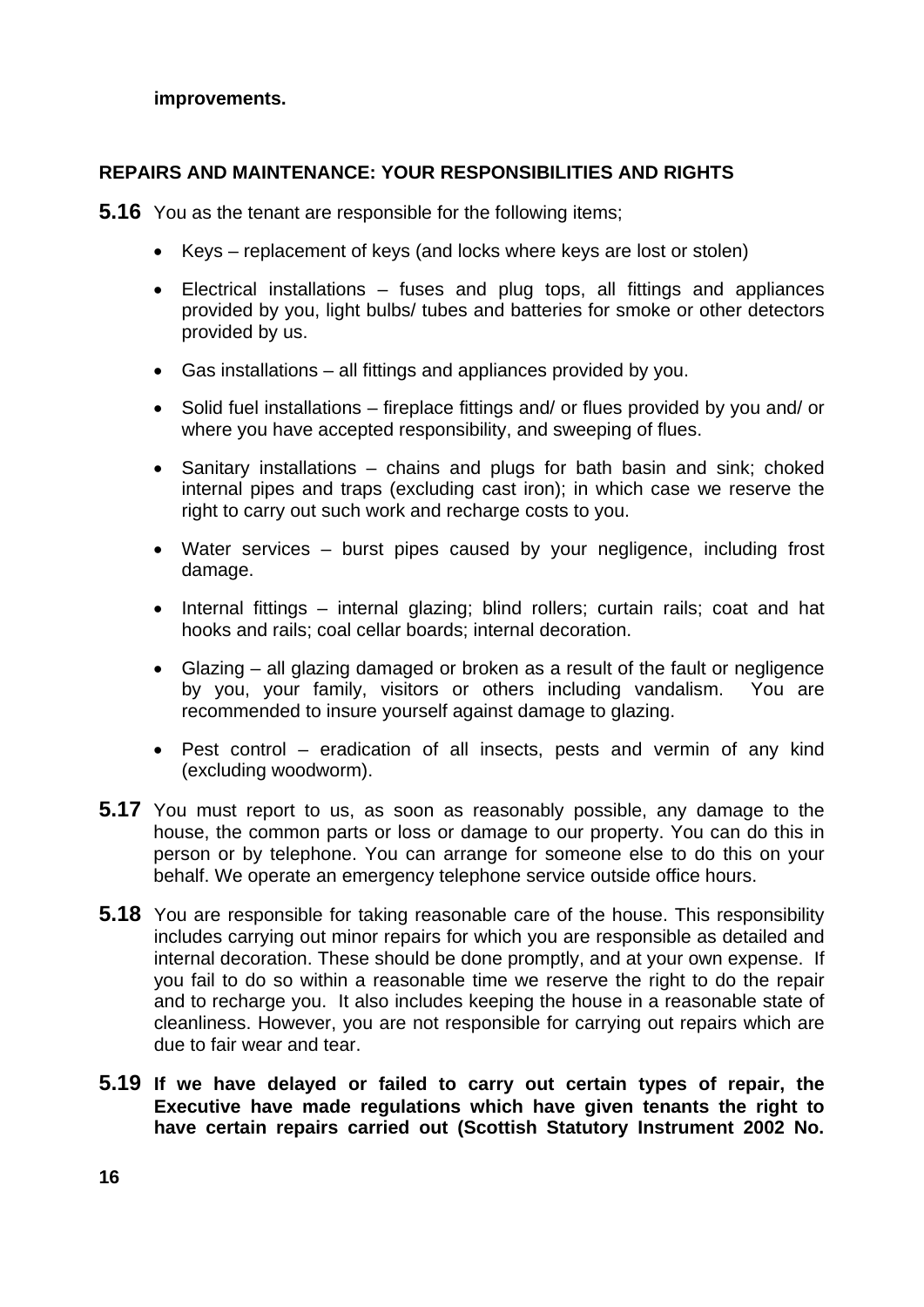### **316). You may also be entitled to compensation.**

- **5.20** If we have failed to carry out repairs that we should under this agreement, you have the right to carry out the repairs yourself and deduct the reasonable cost of doing so from your rent**.** However, you may only do so if:
	- you have notified us in writing about the need for the repairs; AND
	- we have not done those repairs within a reasonable period; AND
	- you have made a formal complaint under our complaints procedure (see paragraph 9.1); AND
	- you have finished the complaints procedure and you are still dissatisfied, OR 3 months have passed since you made the formal complaint under the complaints procedure.

 YOU ARE STRONGLY ADVISED TO TAKE LEGAL ADVICE BEFORE EXERCISING YOUR RIGHT UNDER THIS PARAGRAPH. YOUR HOME IS AT RISK IF YOU WRONGLY EXERCISE THIS RIGHT. All repair work instructed by you must be done by a reputable firm and must conform to all current legislation.

**5.21** You are strongly recommended to insure your personal possessions against loss or damage caused by fire, flood, theft, accident, etc. We operate such a scheme. Ask us for details.

### **ALTERATIONS AND IMPROVEMENTS**

### **5.22 If you want to:**

- **alter, improve or enlarge the house, fittings or fixtures;**
- **add new fixtures or fittings (for example kitchen or bathroom installations, central heating or other fixed heaters, double glazing, or any kind of external aerial or satellite dish);**
- **put up a garage, shed or other structure;**
- **decorate the outside of the house;**

 **you must first get our written permission. We will not refuse permission unreasonably. We may grant permission with conditions including conditions regarding the standard of the work. See paragraph 10.3 for more details about the procedure.** 

**5.23 If you have made alterations or improvements with our permission, you may be entitled to compensation at the end of your tenancy under regulations governing such arrangements. We also have the power, even if you do not qualify under these Regulations, to make a discretionary payment. Regulations that apply are the Secure Tenancy (Compensation for Improvements) (Scotland) Regs 2002 (or 1994 Regulations for**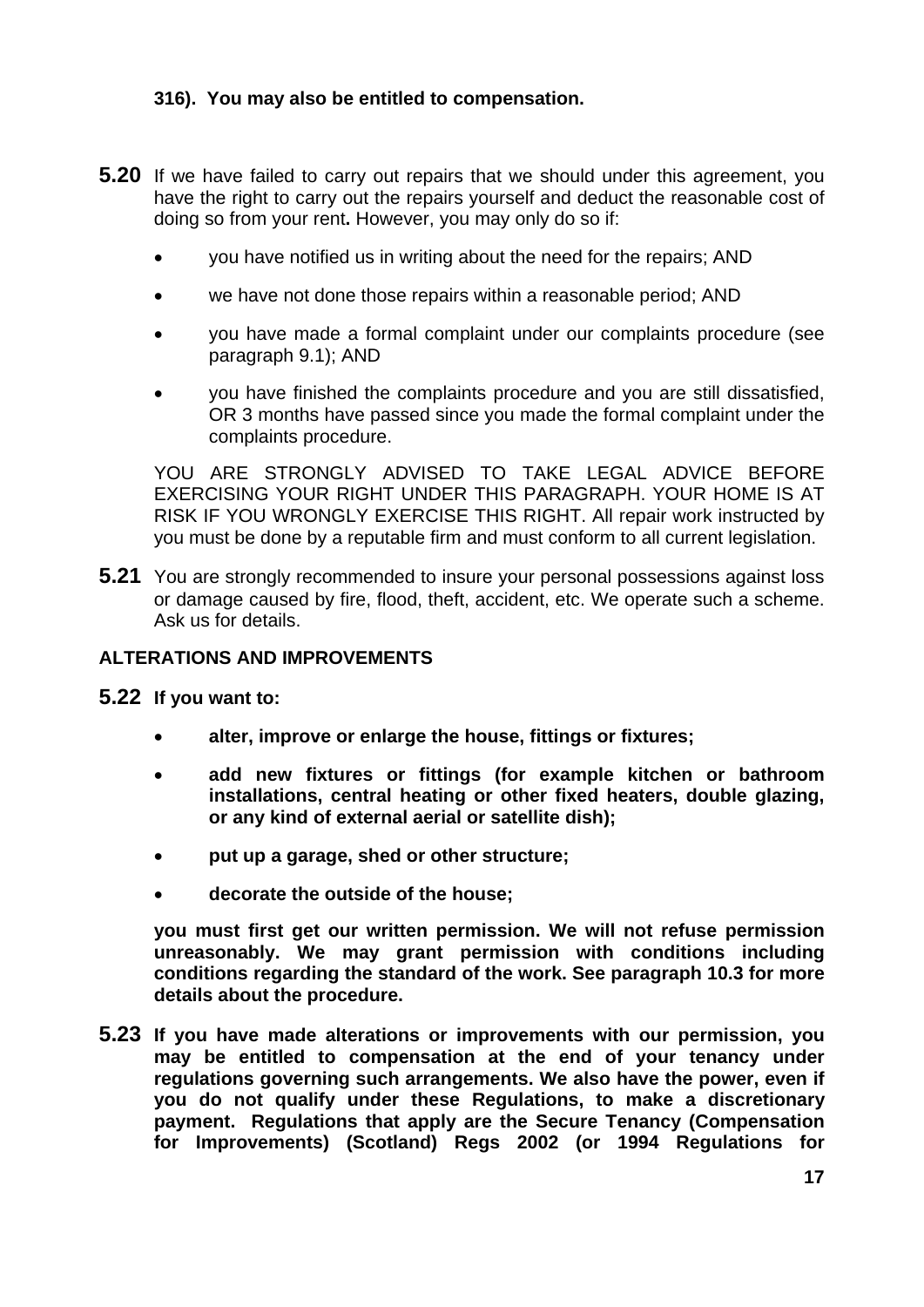**improvement work started before 30 September 2002). You must apply for compensation no earlier than 28 days before your tenancy ends and no later than 21 days afterwards**

**5.24** If you carry out any alterations or improvements without our permission, which are unacceptable or detrimental*,* we are entitled to restore the house to its previous condition during, or at the end of, your tenancy. If we do so, we are entitled to charge you for this work.

## **6 ENDING THE TENANCY**

**The Tenancy Agreement can be ended in any one of the following ways.** 

### **6.1 By Notice**

 **You, together with any joint tenant, give us at least twenty-eight days written notice.** You must tell us at the same time if you are married or if you live in the house with another person as husband and wife. If you do, their agreement may also be required**.**

 **OR** 

### **6.2 By Written Agreement**

 **By written agreement between you, any joint tenant, and us.** You must tell us at the same time if you are married or if you live in the house with another person as husband and wife. If you do, their agreement may also be required.

 **OR** 

### **6.3 By Court Order**

 **The sheriff grants an order for eviction following a request by us. You have a right to defend any legal action taken by us against you. People who live with you also have a right to be represented. We may ask for such an order under Section 14 of the Housing (Scotland) Act 2001 on any of the grounds contained within Schedule 2 of the Act. Before we do so, we will first send you a written warning. We will also send that written warning to anyone else living with you who is your spouse, co-habitee, sub-tenant, lodger, assignee, joint tenant or member of your family aged 16 or over; if we know about them. The following is a summary of the grounds contained within that Act and does not change the legal position contained in that Act.** 

- **you owe us rent or you have broken some other condition of this Agreement.**
- **someone residing in your house, or anyone visiting it, has been convicted of using the house or allowing it to be used for illegal or immoral purposes or a criminal offence, punishable by imprisonment, which was committed in the house or the locality.**
- **the condition of the house or common parts, or furniture we have**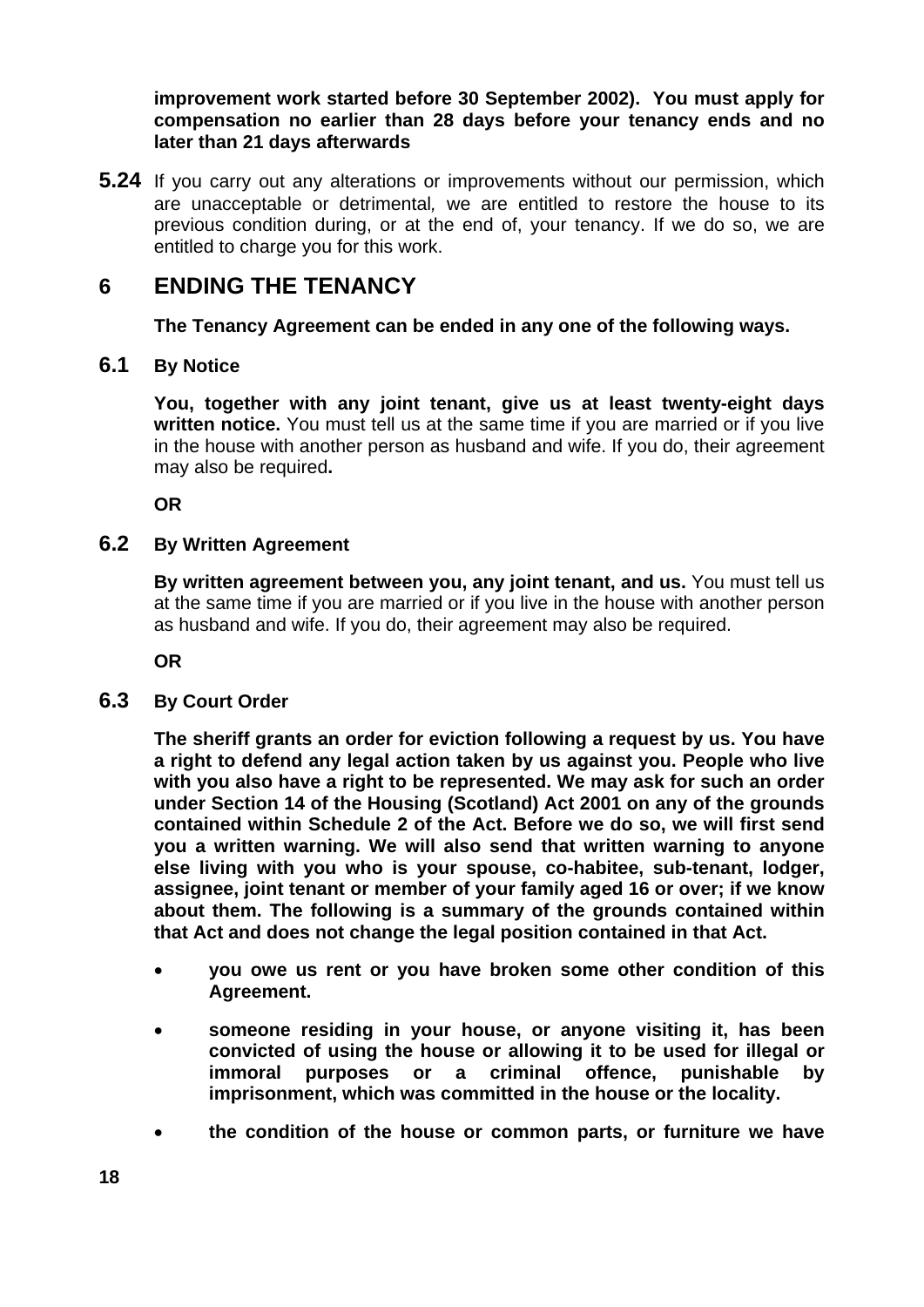**supplied, has deteriorated because of the fault of you or somebody in your household.**

- **you, and your spouse or co-habitee, have been absent from the house for more than six months without good reason or you have stopped living in it as your principal home.**
- **we gave you this tenancy as a result of false information given by you in your application for the house.**
- **someone residing in your house, or anyone visiting it, has been antisocial to anyone else in the locality and it is not reasonable for us to transfer you to another house.**

**In all the above cases, the sheriff must also be satisfied that it is reasonable to make an order for eviction.** 

- **someone residing in your house has been guilty of harassment, nuisance or annoyance in or in the neighbourhood of the house, or has continued to cause alarm or distress to someone in the locality and it is appropriate, in our opinion, to transfer you to another house.**
- **the numbers of people in the house amount to the criminal offence of overcrowding.**
- **we intend to demolish or carry out substantial work to your house (or the building in which it is located) within a reasonable time and that work cannot be done if you are still living there.**
- **the house has been designed or adapted for people with special needs and no one in your household has such special needs but we require the house for someone who has.**
- **the house is part of a larger group of houses which have been designed or adapted or located near facilities for people with special needs and no one in your household has those needs but we require the house for someone who has.**
- **we have leased your house from somebody else and that lease has ended, or will end, in six months.**
- **the landlord is an islands council, the house is held for education purposes, it is occupied by someone who used to be employed by the council for education purposes and now it is needed for someone else for those purposes.**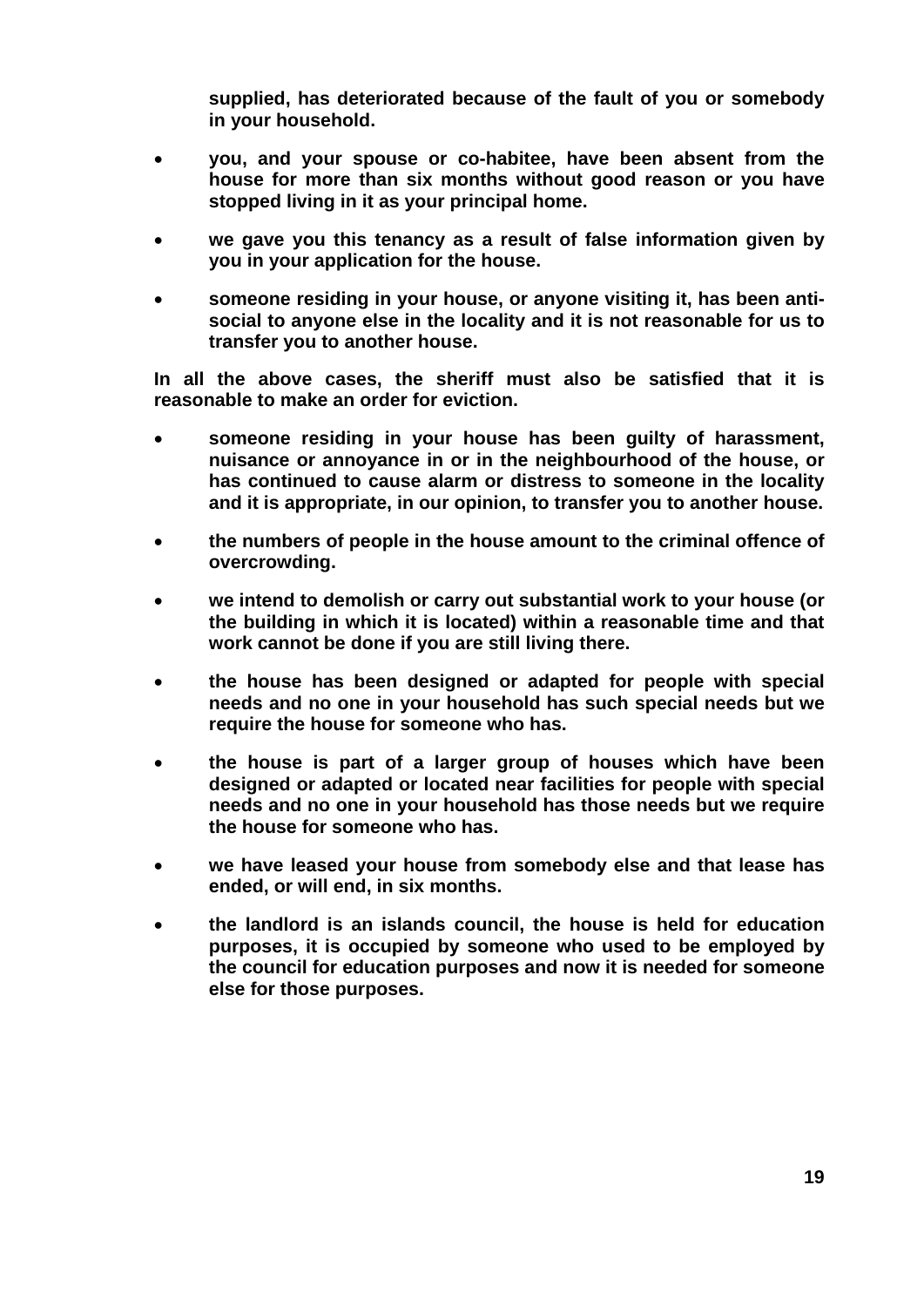**In the seven cases above, the sheriff must grant an order for eviction if we also offer you a suitable alternative house as defined by Schedule 2 (Part 2) of the Housing (Scotland) Act 2001.** 

we want to transfer the house to your husband or wife (or ex**husband or ex-wife) or co-habitee, where one of you no longer wishes to live with the other. In this case, we will offer you a suitable alternative house as defined by Schedule 2 (Part 2) of the Housing (Scotland) Act 2001. The sheriff must also be satisfied that it is reasonable to grant the order.**

 **OR** 

**6.4 By Abandonment by you.**

 **We have reasonable grounds for believing that you have abandoned the house. In this case, we may forcibly enter the house to make it secure. We will also give you at least 4 weeks' notice that we believe that you have abandoned the house. If, at the end of that period, we have reasonable grounds for believing that you have abandoned the house, we may repossess it by service of another notice. You have a right to make application to the sheriff against repossession within six months. We will secure the safe custody and delivery to you of any property which is found in the house. We will have the right to make a charge for this and to dispose of any property if you have not made arrangements for its delivery within a given period.** 

 **OR** 

**6.5 By Death**

 **By your death, if the tenancy does not pass to someone else (see Part 7 below).** 

 **OR** 

**6.6 By Sale to You**

 **If you buy your house from us, your tenancy will terminate on the date of transfer of ownership. Until that point, this Agreement remains in force.** 

 **OR** 

**6.7 By conversion to a Short Scottish Secure Tenancy**

 **If an anti-social behaviour order has been made against you, or anyone living with you, we may serve a notice on you converting your tenancy to a Short Scottish Secure Tenancy. Your tenancy under this agreement ends on service of that notice. You have a right to make application to the sheriff if we do this.** 

**6.8 Abandonment by a joint tenant**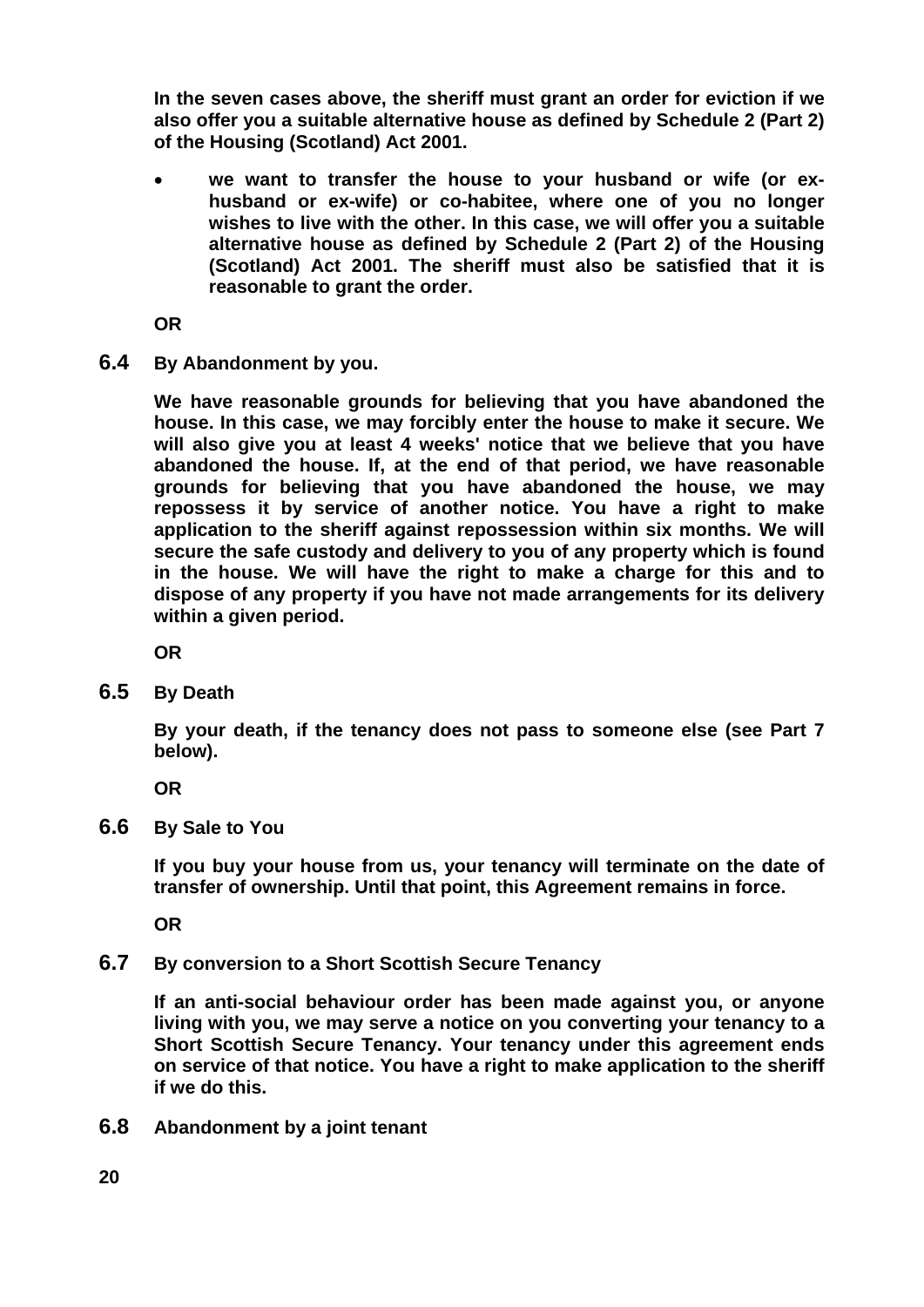**If we have reasonable grounds for believing that your joint tenant has abandoned the house, we will give that tenant 4 weeks' notice. If we have reasonable grounds for believing, at the end of the four-week period, that the joint tenant has abandoned the house, we may serve another notice. This second notice will terminate that joint tenant's interest in the tenancy in not less than 8 weeks. That second notice will not, however, terminate the tenancy which will continue.** 

### **6.9 Termination by joint tenant alone**

 **A joint tenant may, at any time, end his or her interest in the tenancy of the house by giving 4 weeks' written notice to us and to the other joint tenant. That notice will not, however, terminate the tenancy which will continue.** 

- **6.10** Before moving out of your house, you must do the following:
	- leave the house in a clean and tidy condition;
	- remove all your belongings;
	- make sure any lodgers or sub-tenants leave with you;
	- allow us access to your house before you move out, at reasonable times, to show new tenants round;
	- hand in your keys to the housing office;
	- remove any fixtures and fittings you have installed without our written permission and put right any damage caused. This does not affect your obligations under paragraph 5.22 above;
	- check with us to make sure that you have paid all payments due to us;
	- apply for any compensation you may be entitled to under clause 5.23 above;
	- leave the house in good decorative order;
	- do the repairs you are obliged to do;
	- give us a forwarding address unless there is good reason for not doing so.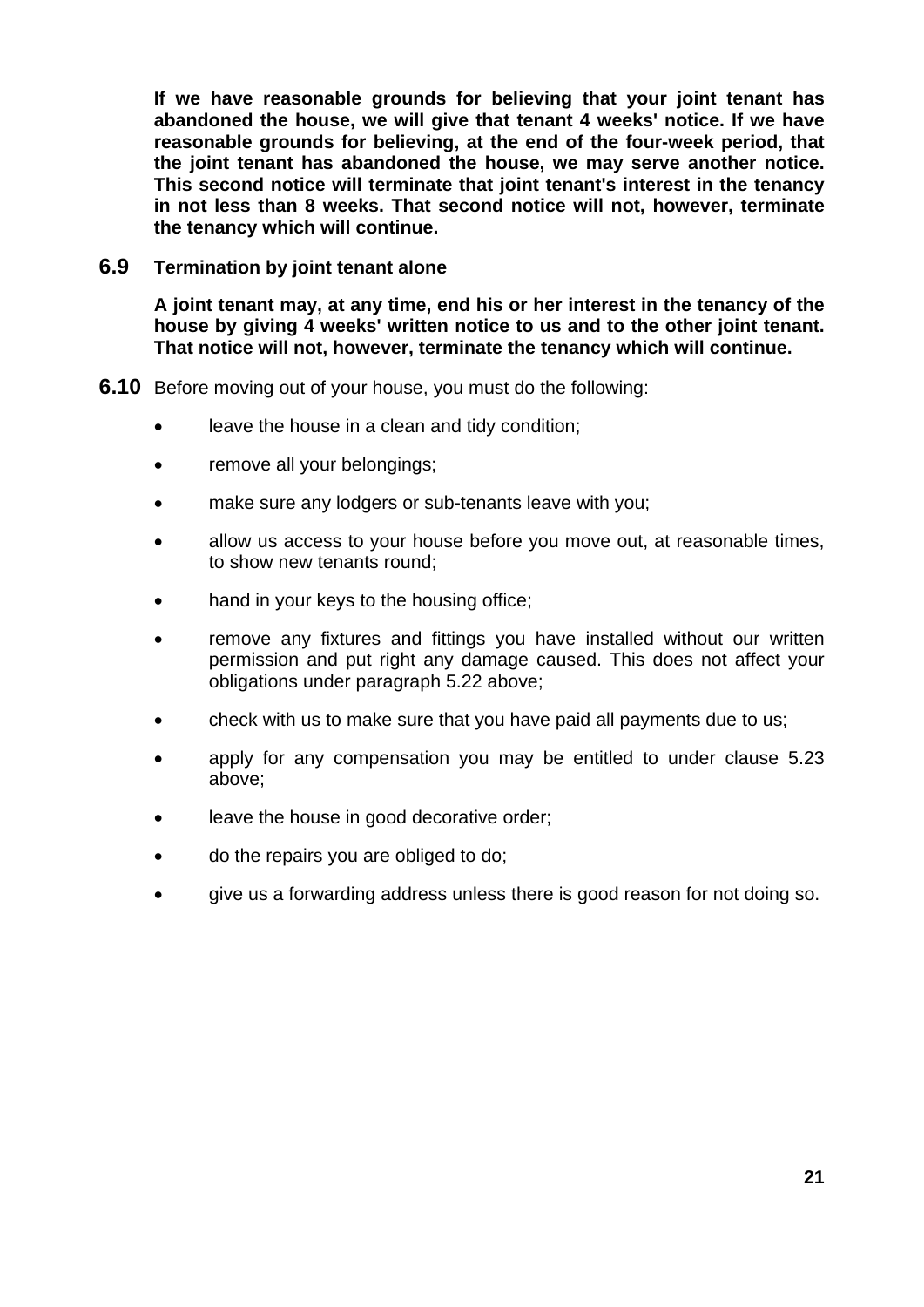# **7 AFTER THE TENANT'S DEATH**

- **7.1 If you die, the tenancy may be inherited by one of the following people in the following way.**
- **7.2 Level One**
	- **your husband or wife or co-habitee if the house was their only or principal home on your death; OR**
	- **a joint tenant, if the house was his or her only or principal home on your death.**

 **In the case of a co-habitee, he or she must also have occupied the house as his/her only or principal home for at least 6 months immediately before your death. If more than one person qualifies for the tenancy under Level One, they must decide among themselves who should get the tenancy. If they cannot agree, we will decide.** 

**7.3 Level Two**

 **If no one qualifies at Level One, or a qualified person does not want the tenancy, it may be inherited by a member of your family as long as:** 

• **he or she is aged at least 16 at the date of death;**

**and** 

• **the house was his or her only or principal home at the date of death.**

 **If more than one person qualifies for the tenancy under Level Two, they must decide among themselves who should get the tenancy. If they cannot agree, we will decide.** 

### **7.4 Level Three**

 **If no-one qualifies at Level One or Level Two, or a qualified person does not want the tenancy, it will be inherited by a carer as long as:** 

- **he or she is aged at least 16 at the date of death;**
- **the house was his or her only or principal home at the date of death;**
- **he or she gave up another only or principal home before the death of the tenant.**

 **If more than one person qualifies for the tenancy under Level Three, they must decide among themselves who should get the tenancy. If they cannot agree, we will decide.** 

**7.5 If someone qualifies for the tenancy but does not want it, they should tell us in writing within four weeks of the death and leave the house within three months. Rent will be charged only for the actual period of occupation.**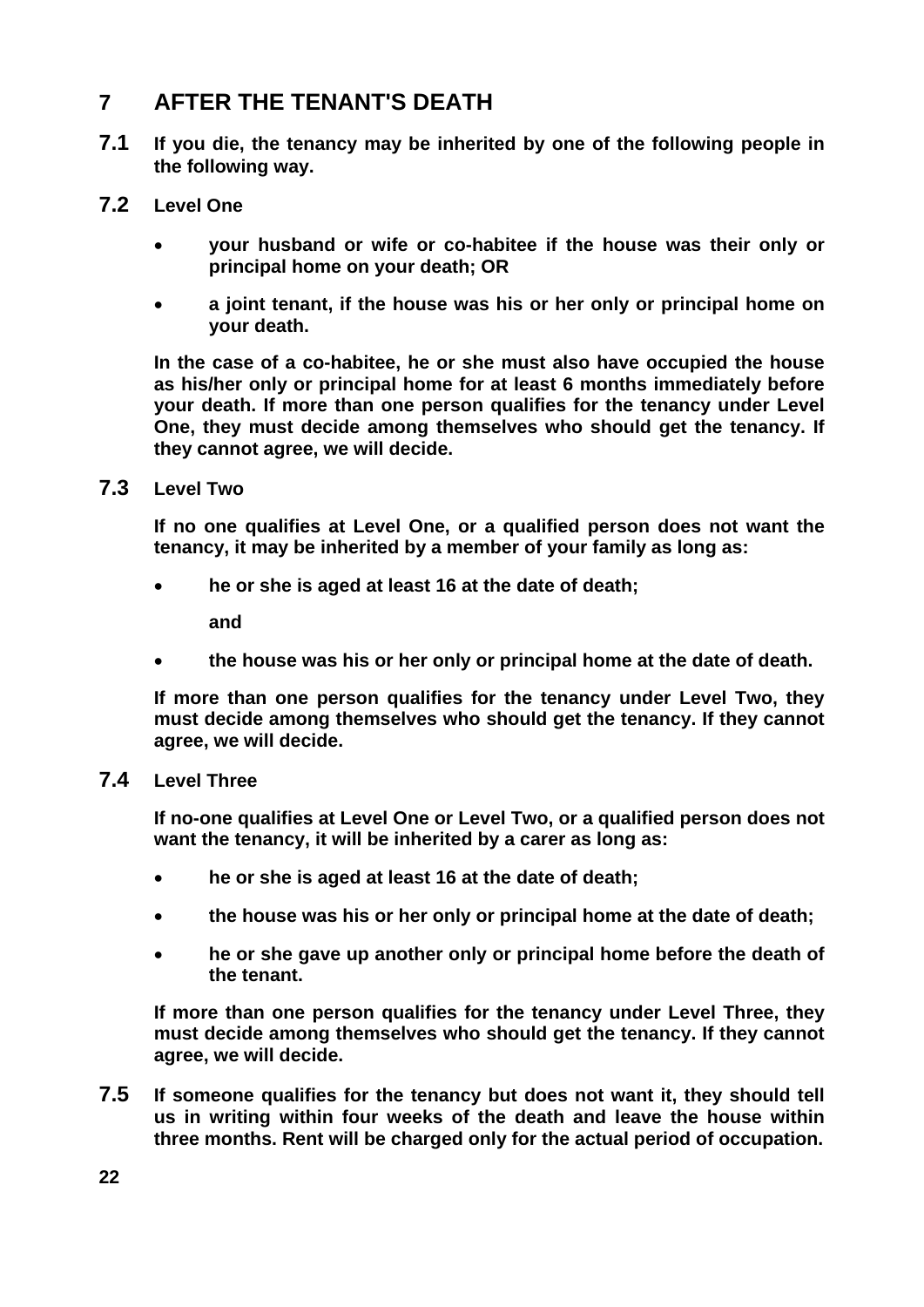- **7.6 The tenancy can only be inherited twice under the provisions noted above. If the tenancy has already been inherited twice, the third death will normally end the tenancy. This will not happen if there is a surviving joint tenant whose Scottish Secure Tenancy will continue. However, if there is still a person in the house who would otherwise qualify to inherit the tenancy under the above paragraphs, the tenancy will continue for up to 6 months after the last death. The tenancy will not be a Scottish Secure Tenancy for that period.**
- **7.7 The provisions noted above are a summary of the law which is contained within Section 22 of the Housing (Scotland) Act 2001. This summary does not alter that law.**

### **8 INFORMATION AND CONSULTATION**

- **8.1** You are entitled, under the Data Protection Act 1998 to inspect personal information held on you in the housing files. We will provide photocopies of this information on request. We may make a charge of up to £10 for this. We are entitled to withhold certain information under the Regulations*.* We will provide you with a copy of any such information we hold within forty-two days of your request in writing. You may have other rights under that Act in relation to your personal data, which we will honour. **You are entitled to check information you have provided in connection with your housing application free of charge**.
- **8.2 We will publish an annual report on our housing management performance which you may obtain from us on request. We will give you information about your right to buy your house, and the likely consequences for you if you decide to buy your house, before the beginning of the tenancy. We will give you information about our complaints procedure and Secure Tenants (Right to Repair) (Scotland) Regulations 2002 every year.**
- **8.3 On request, we will provide you with free information relating to:**
	- **the terms of your tenancy;**
	- **our policy about setting rent and service charges;**
	- **our policy and rules about;**
	- **applying to the housing lists,**
	- **allocations,**
	- **transfers of tenancies,**
	- **exchanges of houses between tenants, including where one party to the exchange is the tenant of another social landlord,**
	- **repairs and maintenance,**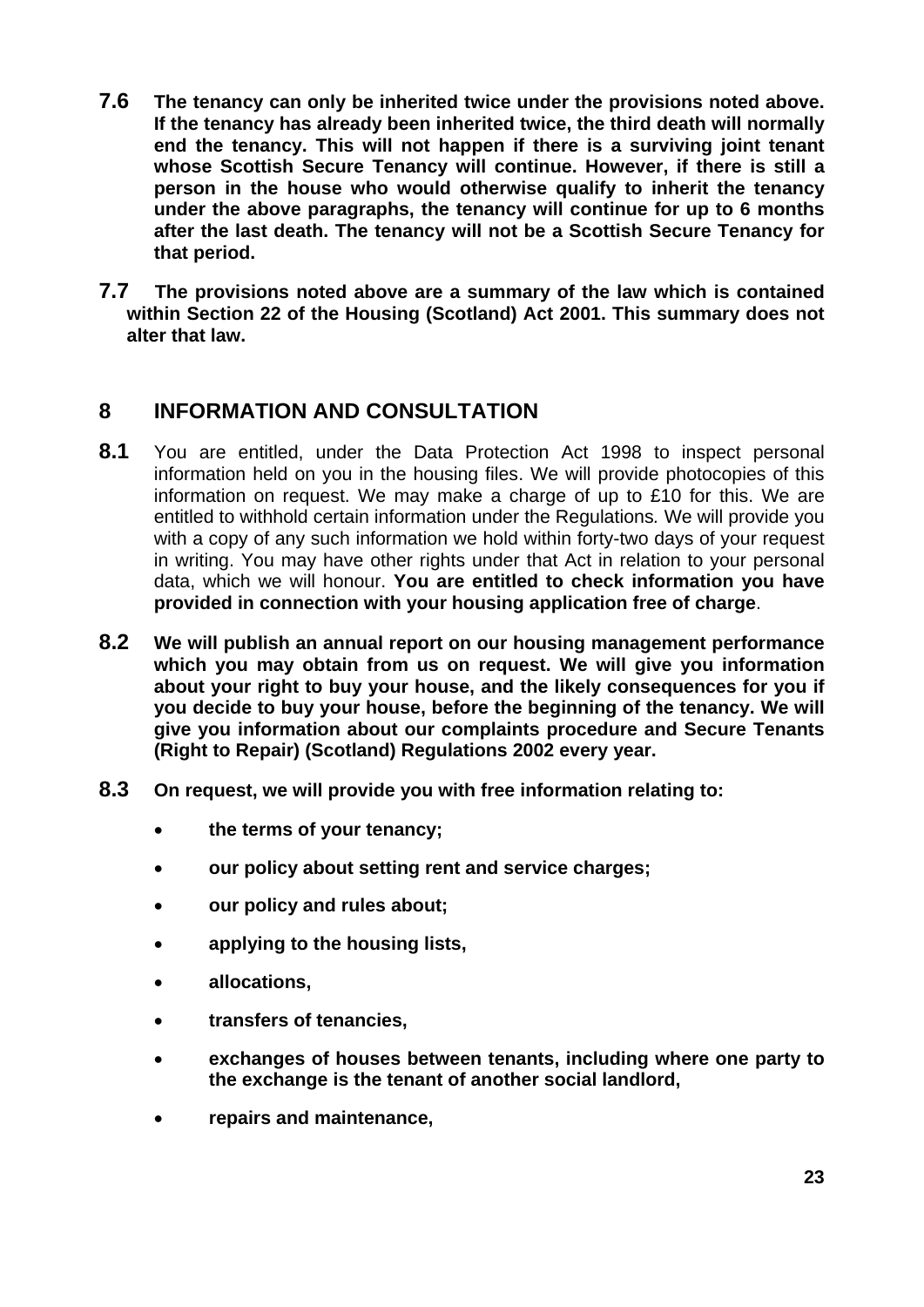- **the right to buy your house;**
- **the likely consequences for you if you decide to buy your house;**
- **our tenant participation strategy;**
- **our arrangements for taking decisions about housing management and services;**
- **Dealing with anti-social behaviour**
- **8.4 We will consult you about making or changing:**
	- **policies regarding housing management, repairs and maintenance if the proposal is likely to significantly affect you;**
	- **proposals for changes in rent and service charges;**
	- **proposals for the sale or transfer of your house to another landlord;**
	- **decisions about the information to be provided relating to our standards of housing management and performance;**
	- **performance standards or targets in relation to housing management repairs and maintenance;**
	- **our tenant participation strategy.**

**We will take into account any views that you have before making a final decision. Any consultation with you will include giving you comprehensive information in an accessible form and reasonable time to express views.** 

**8.5** More information about this Tenancy Agreement, about us and our housing policies, can be obtained from your housing office or from the Tenants Handbook which is given to you when you sign this Agreement.

### **9 COMPLAINTS**

- **9.1 If you think that we have broken this Agreement or have failed to do anything we promised, you can complain to us under the complaints procedure which can be found in the Tenants Handbook or made available to you on request from your local housing office.**
- **9.2 If you are still dissatisfied after going through our complaints procedure, you may also have the right to complain to the Ombudsman.** You may also wish to take advice from an independent source such as a Law Centre, Solicitor, Housing Advice Centre, Citizens' Advice Bureau or Tenants' Association.
- **9.3** If we have failed to carry out any of our material obligations under this Agreement, you have a right (in addition to any other legal rights you may have) to withhold your rent until we do comply with our obligations. However, you may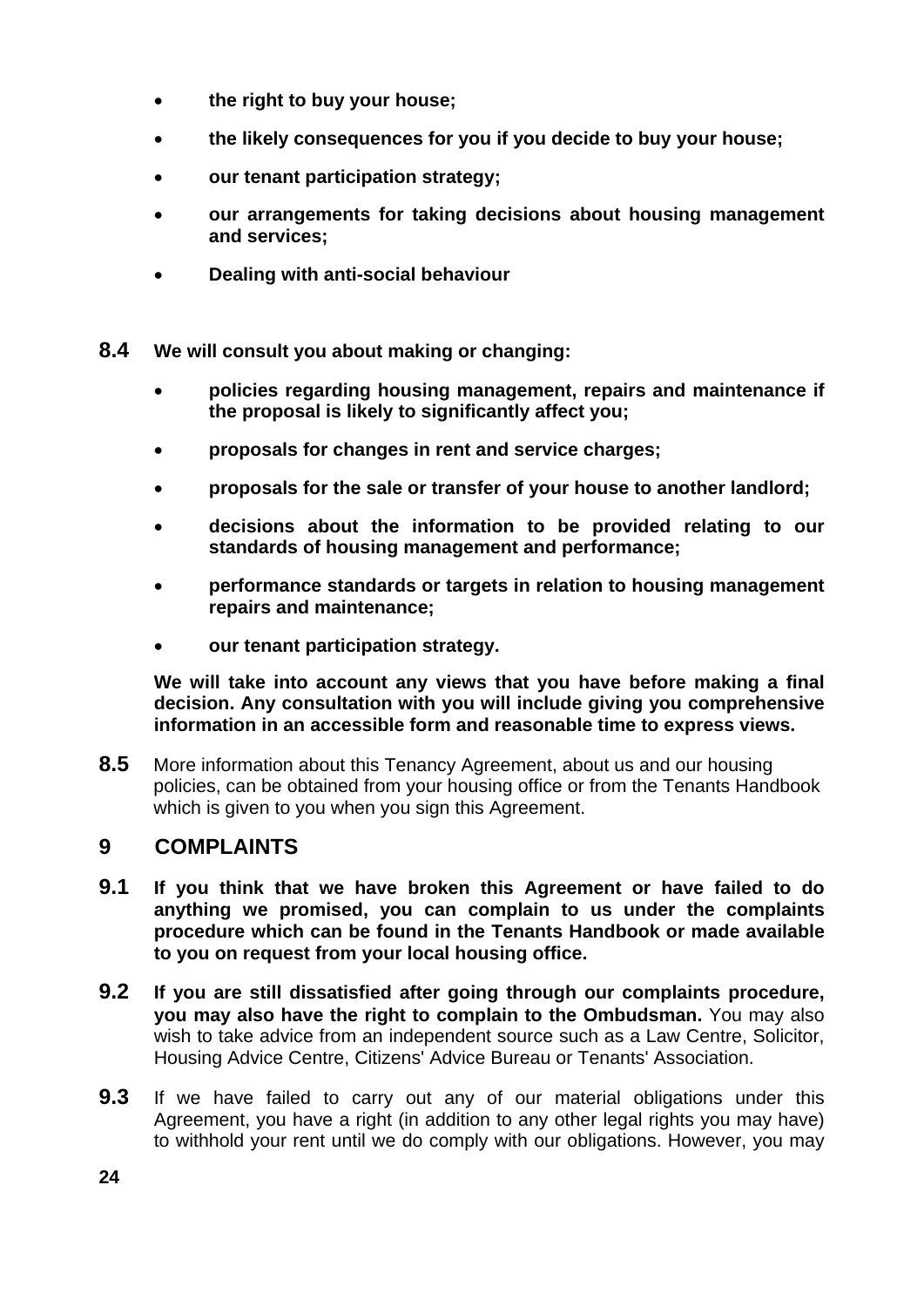only do so if:

- you have told us in writing why you think we have broken this Agreement; AND
- we have not fulfilled our obligations within a reasonable period; AND
- you have made a formal written complaint under our complaints procedure (see paragraph 9.1); AND
- you have finished the complaints procedure and you are still dissatisfied, OR 3 months have passed since you made the formal written complaint under the complaints procedure.

**YOU ARE STRONGLY ADVISED TO OBTAIN LEGAL ADVICE BEFORE WITHHOLDING YOUR RENT. YOUR HOME IS AT RISK IF YOU WRONGLY WITHHOLD RENT. IT IS ESSENTIAL IN ALL CASES THAT ALL THE RENT WITHHELD IS PLACED IN A SECURE ACCOUNT AND THAT YOU CAN PROVIDE EVIDENCE OF THIS.** 

### **10 GENERAL PROVISIONS**

### **10.1 RIGHT TO BUY**

 **You may have the right to buy your house under Part III of the Housing (Scotland) Act 1987 as amended by the Housing (Scotland) Act 2001. The price and other terms will be decided according to the terms of those Acts.** 

### **10.2 MANAGEMENT SERVICES**

 **You have the right, in terms of Section 55 of the Housing (Scotland) Act 2001 together with other local tenants in a tenant management cooperative, to seek to take over or perform the management of one or more aspects of the housing service that we provide. We will provide more details to you about this right on request.** 

### **10.3 PERMISSIONS**

- **Where this Tenancy Agreement requires you to obtain our permission for anything you must make your request in writing or on the appropriate application form. We will not refuse the request unreasonably.**
- **If we refuse permission, we will tell you what the reason is. We will give you our decision in writing within one month of receiving your written request for permission.**
- **We may give you permission on certain conditions. We may withdraw our permission if the activity which we have given you permission for is anti-social to anyone in the neighbourhood.**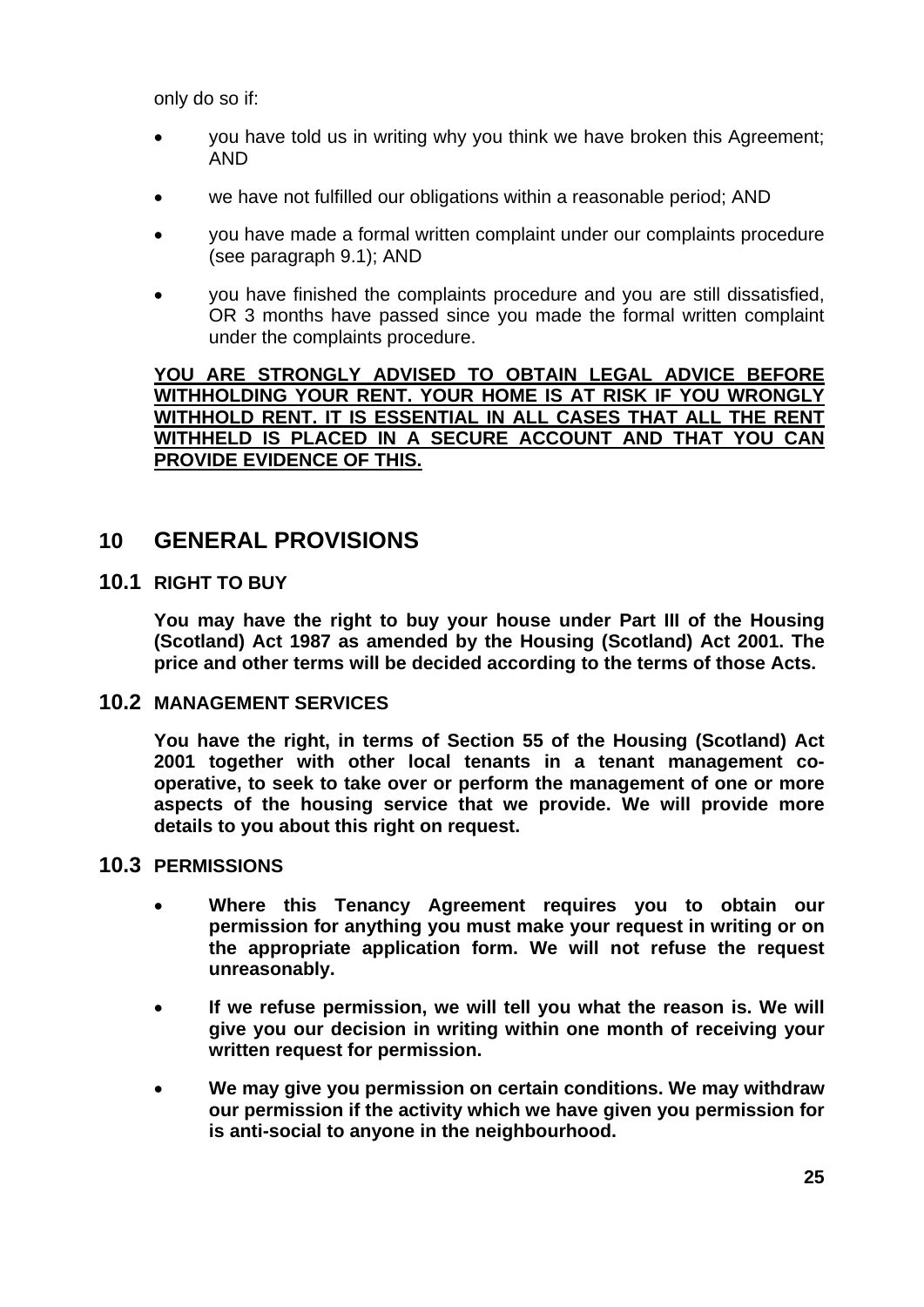- **If you object to our decision, you can appeal using our complaints procedure.**
- **If the request for permission is about taking a lodger, sub-letting, assignation, exchanging the house or creating a joint tenancy (see Part 4 of this agreement), we will reply to your written request within one month of receipt of the written application. If we do not reply within one month, we are taken to have agreed to your request. If we refuse this kind of permission, we must notify you of the reasons for our refusal in writing within one month of receipt of your application. If you are unhappy about our refusal you have the right to make application to the sheriff.**
- **If the request for permission is about alterations or improvements, etc. to the house (see paragraph 5.21 of this agreement), we will reply to your written request within one month of receipt of the written application. In that reply we will tell you if we agree to the proposed alterations, etc. and if so, whether we attach any conditions. If we do not reply within one month, we are taken to have agreed to your request. If we refuse this kind of permission, we will let you know in writing our reasons for refusal within one month of receipt of your written application. If you are unhappy about our refusal you have the right to make application to the sheriff. You can appeal against a refusal or the conditions we have attached.**
- **If the request for permission is about changing the terms of the tenancy relating to your use or enjoyment of the house (see paragraphs 2.3 and 2.18) and we refuse permission, you have a right of application to the sheriff.**

### **10.4** NOTICES

 If you want to send any form of document to us, it will be sufficient if you send or deliver it to us at our headquarters or your local Housing office. If we want to send you any document, we will send it to your last known address. We will be entitled to assume that this is your current address and that all documents to you should be sent there unless you tell us in writing that you want anything to be sent to another address.